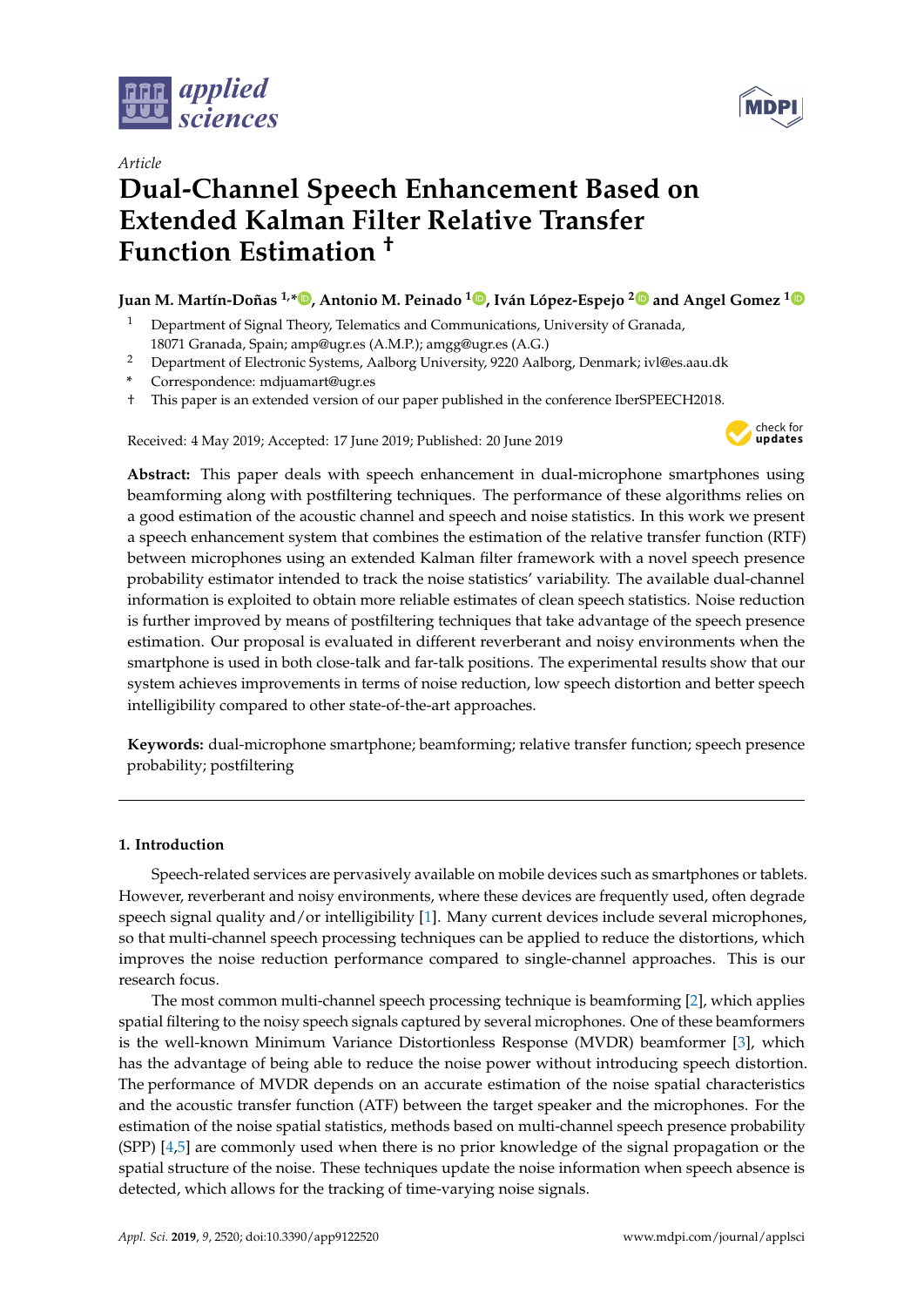However, the estimation of ATFs is a more challenging task, as these depend on the speaker's location, room acoustics and microphone responses. One possible solution is based on the estimation of the beamformer weights for a certain reference microphone. As a result, the problem becomes that of estimating a relative transfer function (RTF) between the reference microphone and the rest of microphones [\[6\]](#page-18-5). The most common RTF estimators are based on sub-space search, using estimates of the noisy speech and the noise spatial correlations. This category includes techniques such as covariance subtraction [\[7\]](#page-18-6), covariance whitening [\[8](#page-18-7)[,9\]](#page-18-8) and eigenvalue decomposition [\[10,](#page-19-0)[11\]](#page-19-1). A weighted least-squares RTF estimator was proposed in Reference [\[12\]](#page-19-2) but it is unfeasible for real-time applications. Other approaches based on online expectation-maximization [\[13,](#page-19-3)[14\]](#page-19-4) have been analyzed to jointly estimate the RTF and the clean speech and noise statistics under the assumption of a spatially-white noise field. Recently, we proposed an extended Kalman filter (eKF) framework for the estimation of the RTF between two microphones [\[15\]](#page-19-5) and evaluated its performance on a dual-microphone smartphone under different noisy and reverberant environments. We showed that this technique obtains better estimation accuracy than the sub-space-based estimators while allowing for the tracking of the RTF variability, especially in highly reverberant scenarios.

Despite beamforming algorithms are often used in multi-microphone devices, their performance is quite limited on dual-microphone smartphones mainly due to the reduced number of microphones, their particular placement on the device and the short separation between them [\[16\]](#page-19-6). Therefore, alternatives to beamforming are necessary to obtain a good performance in these situations. One possible approach is the use of single-channel filters for the reference microphone using statistical information obtained from the dual-channel signal. For example, the power level difference (PLD) algorithm proposed in Reference [\[17\]](#page-19-7) exploits the clean speech power difference between microphones when the smartphone is used in close-talk (CT) conditions (i.e., when the loudspeaker of the smartphone is placed at the ear of the user). An estimate of the single-channel noise statistics is obtained for both microphones and a Wiener filter is calculated from them. In the case of smartphones used in far-talk (FT) conditions (i.e., when the user holds the device at a distance from her/his face), the algorithm proposed in Reference [\[18\]](#page-19-8) exploits the spatial properties of the noisy speech and noise signals. This spatial information is used along with a single-channel SPP detector to estimate the noise at the reference channel and the signal-to-noise ratio (SNR), which are needed for the filter design. This proposal was later extended to general multi-channel devices in Reference [\[19\]](#page-19-9).

While the techniques mentioned above apply a single-channel filtering at the reference microphone, better performance can be achieved when the filter is designed to operate at the beamformer output, what is known as postfiltering [\[1\]](#page-18-0). Moreover, the multi-channel Wiener filter can be expressed as an MVDR beamformer followed by a single-channel Wiener filter [\[6\]](#page-18-5). Several postfilters based on the Wiener filter have been proposed in the literature [\[20–](#page-19-10)[22\]](#page-19-11), mainly differing in the assumptions made about the noise field. The authors of Reference [\[23\]](#page-19-12) also evaluate the use of non-linear postfilters, showing improvements with respect to the linear approaches. The work in Reference [\[24\]](#page-19-13) evaluates the performance of a generalized sidelobe canceler (GSC) beamformer along with an SPP estimator and a non-linear postfilter, showing that the SPP information is useful in the postfiltering design. The postfiltering approach has also been studied on dual-microphone scenarios [\[25](#page-19-14)[,26\]](#page-19-15). For example, in Reference [\[27\]](#page-19-16) we extended our eKF-RTF framework with the use of postfilters along with MVDR beamforming and the SPP estimator of Reference [\[4\]](#page-18-3) in order to improve noise reduction. These postfilters exploit the SPP and the RTFs previously obtained to estimate the required single-channel statistics. Both linear and non-linear postfilters were evaluated, showing better performance than a standalone MVDR and other state-of-the-art enhancement algorithms intended to be used in smartphones.

In this work we analyze and further extend our dual-microphone speech enhancement eKF-RTF framework presented in References [\[15](#page-19-5)[,27\]](#page-19-16). This extension is developed in a threefold way. First, we present a more detailed derivation of the eKF-RTF estimator where we improve the estimation of the *a priori* RTF statistics without any simplification in the estimation of the covariance matrices.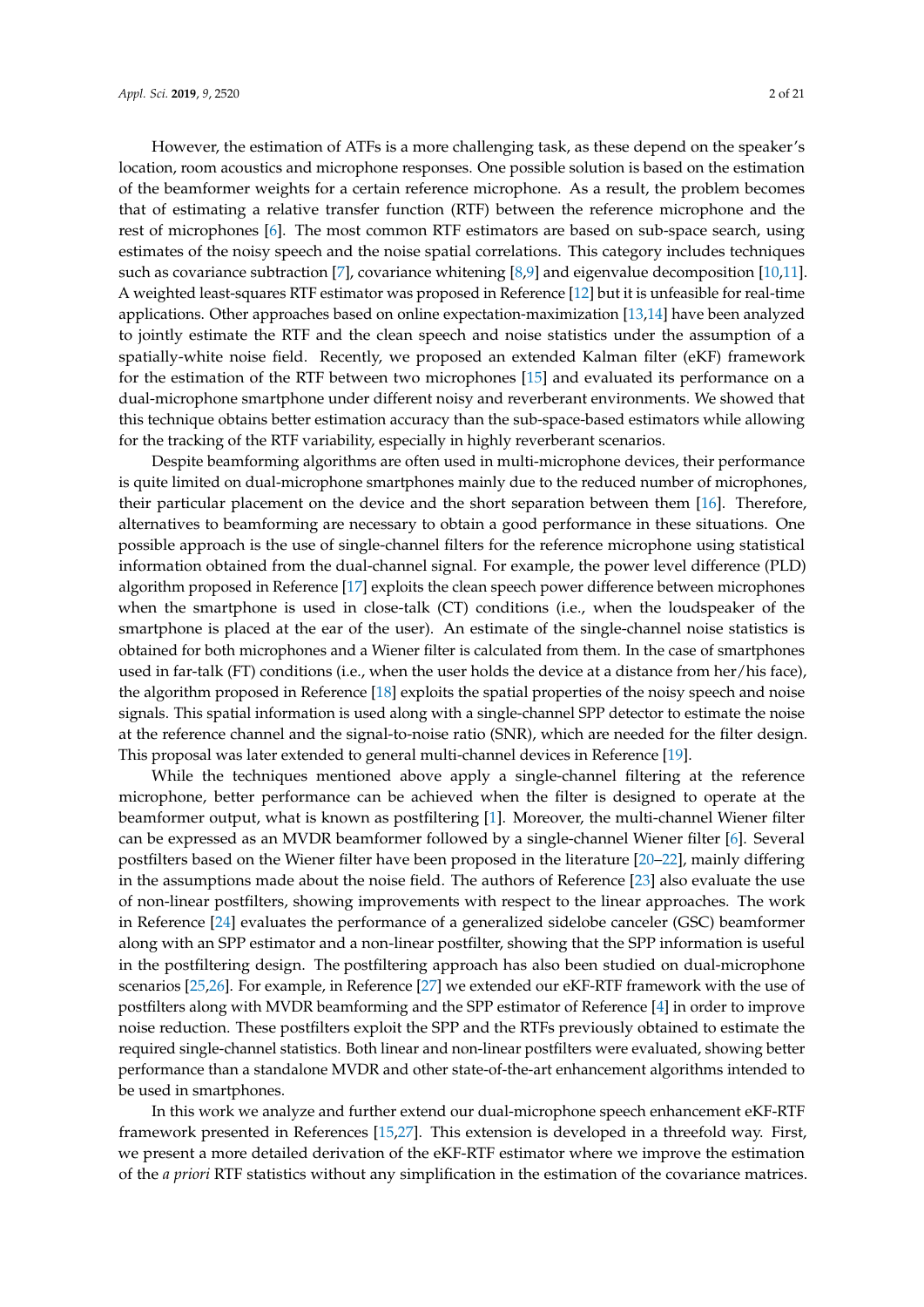Second, we analyze the *a posteriori* SPP estimation and the importance of the *a priori* speech absence probability (SAP). Then, we propose a novel SAP estimator suitable for dual-microphone smartphones, which exploits the spatial structure of the noise and the power differences between microphones, showing improvements with respect to the estimator used in our previous work. Third, we take advantage of the better estimates of SPP, RTFs and single-channel statistics to redefine the postfilters described in Reference [\[27\]](#page-19-16) and propose new ones. As a result, we end up with a comprehensive dual-microphone speech enhancement system for smartphones that shows a great performance in terms of both speech quality and intelligibility when compared to other state-of-the-art approaches.

The rest of the paper is organized as follows: in Section [2,](#page-2-0) an overview of our dual-microphone speech enhancement system is given, presenting the constituent elements of the algorithm. Next, in Section [3,](#page-3-0) the eKF-RTF framework is detailed. The estimation of the noise statistics and the SPP along with the new proposals for SAP estimation on smarthphones are developed in Section [4.](#page-6-0) In Section [5,](#page-10-0) the different postfilters are described and the estimation of the required single-channel statistics is addressed. In Section [6,](#page-12-0) the experimental framework and results are presented and discussed, while Section [7](#page-18-9) finally summarizes the conclusions.

# <span id="page-2-0"></span>**2. System Overview**

The proposed enhancement system for dual-microphone smartphones is depicted in Figure [1.](#page-2-1) The microphones capture the noisy speech signals  $y_m(n)$ , where *m* indicates the microphone index ( $m = 1, 2$ ). We assume an additive noise distortion model which in the short-time Fourier transform (STFT) domain can be expressed as

$$
Y_m(t,f) = X_m(t,f) + N_m(t,f),
$$
\n(1)

where  $Y_m(t, f)$ ,  $X_m(t, f)$  and  $N_m(t, f)$  represent, respectively, noisy speech, clean speech and noise signal STFTs, *t* is the frame index and *f* the frequency bin. The two channel components can be stacked in a vector,

$$
\mathbf{Y}(t,f) = \begin{bmatrix} Y_1(t,f) & , & Y_2(t,f) \end{bmatrix}^\top, \tag{2}
$$

where  $[\cdot]^\top$  indicates matrix transposition. Similarly, we define vectors  $\mathbf{X}(t, f)$  and  $\mathbf{N}(t, f)$ . In the following, we will consider that each frequency component can be processed independently from the others, which is commonly referred to as narrowband approximation [\[6\]](#page-18-5).

<span id="page-2-1"></span>

**Figure 1.** Overview of the dual-microphone enhancement system for smartphones.

As shown in Figure [1,](#page-2-1) the beamforming block requires two previous procedures. First, a speech presence probability (SPP)-based algorithm is employed for the estimation of the noisy speech and noise spatial correlation matrices (SCM),  $\Phi_Y(t, f)$  and  $\Phi_N(t, f)$ , respectively, and the SPP,  $p_X(t, f)$ .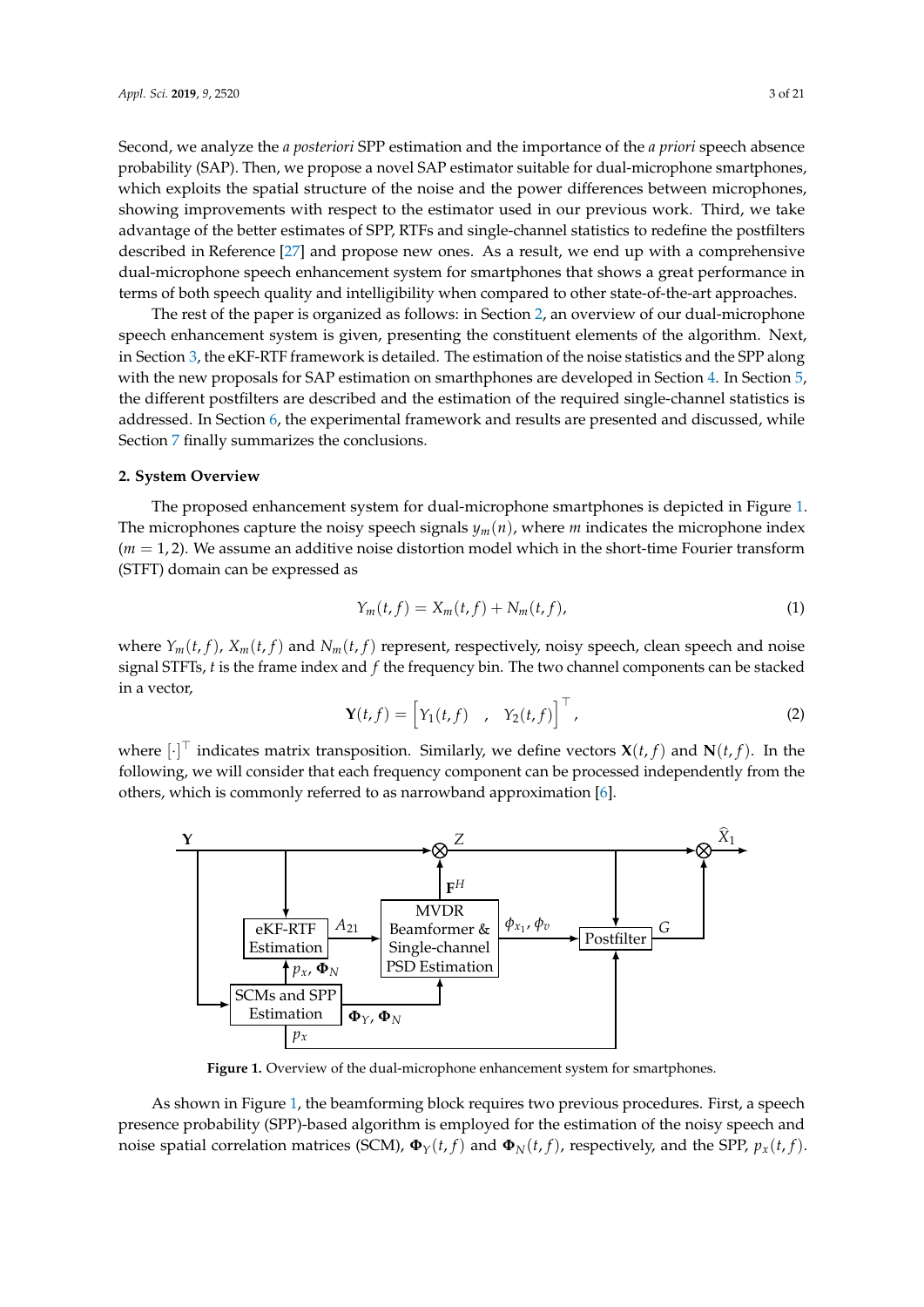Then, an extended Kalman filter (eKF)-based estimator obtains the relative transfer function (RTF) between the secondary microphone (*m* = 2) and the reference microphone (*m* = 1), defined as

<span id="page-3-2"></span>
$$
A_{21}(f,t) = \frac{X_2(f,t)}{X_1(f,t)}.\t(3)
$$

Once the SCM matrices and RTF have been computed, the dual-channel noisy speech vector **Y**(*t*, *f*) is processed using a Minimum Variance Distortionless Response (MVDR) beamformer, which applies spatial filtering yielding an output signal  $Z(t, f)$  defined as

$$
Z(t,f) = \mathbf{F}^{H}(t,f)\mathbf{Y}(t,f),
$$
\n(4)

where  $(\cdot)^H$  indicates a Hermitian transpose. The coefficients of the beamformer,  $\mathbf{F}(t, f)$ , are estimated as [\[2\]](#page-18-1),

$$
\mathbf{F}(t,f) = \frac{\mathbf{\Phi}_N^{-1}(t,f)\mathbf{d}(t,f)}{\mathbf{d}^H(t,f)\mathbf{\Phi}_N^{-1}(t,f)\mathbf{d}(t,f)},\tag{5}
$$

where

$$
\mathbf{d}(t,f) = \begin{bmatrix} 1 & , & A_{21}(t,f) \end{bmatrix}^\top \tag{6}
$$

is the steering vector normalized to the reference channel.

Finally, the speech signal at the beamformer output is enhanced by a single-channel postfilter for additional noise reduction. A spectral gain  $G(t, f)$  is obtained using the power spectral density (PSD) of the speech at the reference microphone  $\phi_{x_1}(t, f)$ , the PSD of the residual noise  $\phi_v(t, f)$  and the SPP  $p_x(t,f)$ . The above single-channel statistics ( $\phi_{x_1}(t,f)$  and  $\phi_v(t,f)$ ) are estimated from the noisy speech and noise SCMs and the RTF. The gain function is further processed by a musical noise reduction algorithm [\[28\]](#page-19-17) and finally applied to the beamformer output, thus obtaining

$$
\hat{X}_1(t,f) = G(t,f)Z(t,f),\tag{7}
$$

where  $\hat{X}_1(t, f)$  is the estimate of the clean speech signal at the reference microphone. In the following sections, the description of the different parts of the system is addressed.

# <span id="page-3-0"></span>**3. Extended Kalman Filter-Based Relative Transfer Function Estimation**

The proposed system requires knowledge of the RTF between the two microphones, namely  $A_{21}(f, t)$ . Among other approaches, the computation of this RTF can be addressed as the estimation of a variable that changes across frames in terms of a stochastic model. Given this dynamic model, the noise statistics and the noisy observations, we proposed in [\[15\]](#page-19-5) the tracking of the RTF using an extended Kalman filter (eKF), showing a better estimation performance in comparison with other state-of-the-art approaches. Next, we describe in detail the derivation of this eKF-based RTF estimation.

First, we formulate the narrowband approximation for a given frequency of the noisy speech signal at the secondary microphone in terms of the reference microphone as

<span id="page-3-1"></span>
$$
Y_2(t) = A_{21}(t) (Y_1(t) - N_1(t)) + N_2(t),
$$
\n(8)

where the frequency index *f* has been omitted for the sake of simplicity. In addition, complex variables are expressed as stacked vectors of their real and imaginary parts. For example, given  $Y_m(t) = Y_{m,t}^r + jY_{m,t}^i$  with  $m = 1, 2$  , we can define

$$
\mathbf{y}_{m,t} = \begin{bmatrix} Y_{m,t}^r & , & Y_{m,t}^i \end{bmatrix}^\top, \tag{9}
$$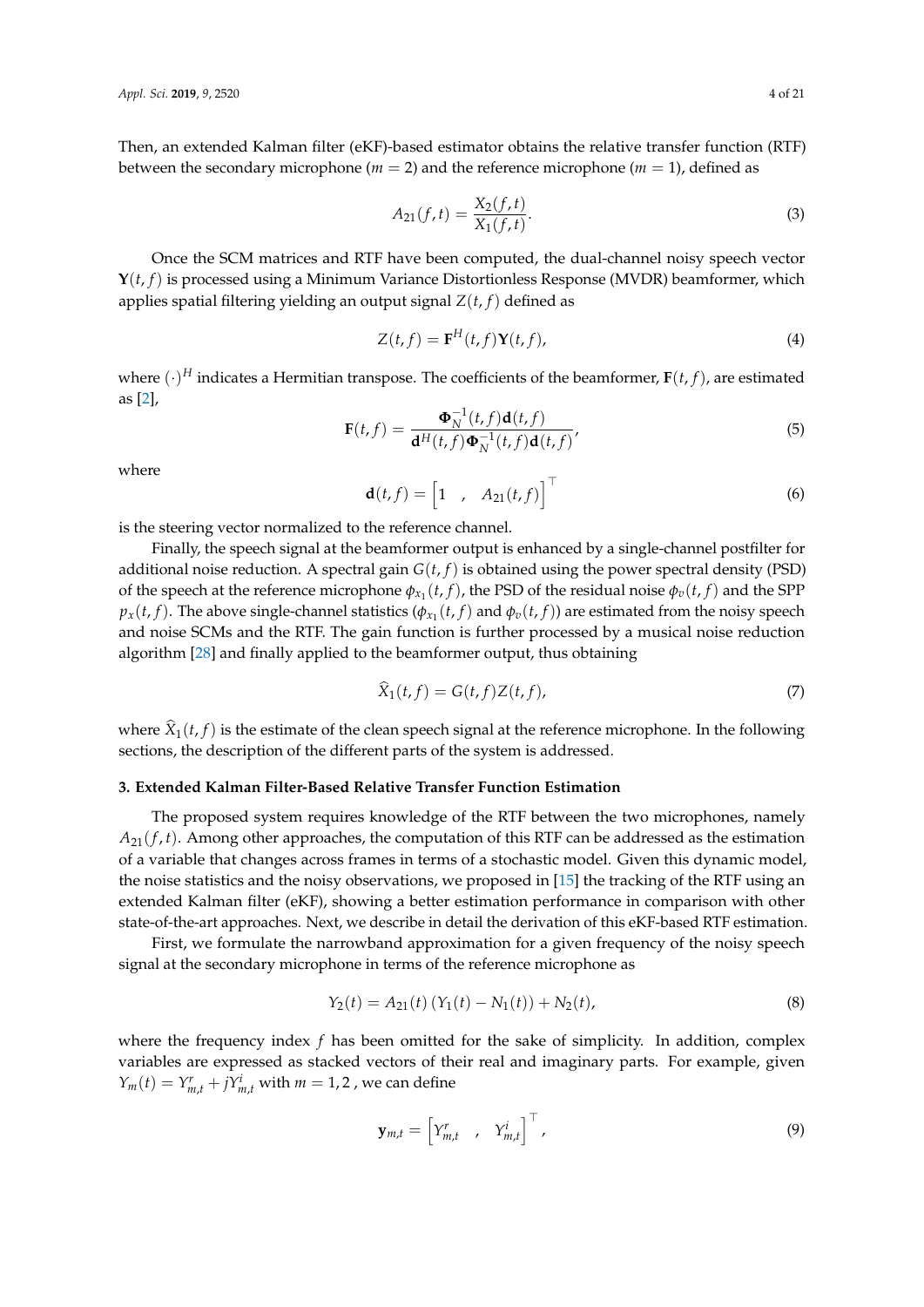and, in a similar way,

$$
\mathbf{a}_{21,t} = \begin{bmatrix} A_{21,t}^r & , & A_{21,t}^i \end{bmatrix}^\top, \tag{10}
$$

$$
\mathbf{n}_{m,t} = \begin{bmatrix} N_{m,t}^r & N_{m,t}^i \end{bmatrix}^\top.
$$
 (11)

Using these definitions for the model variables in terms of vectors, we propose the following dynamic and observation models needed by the Kalman filter:

• Dynamic model for the RTF **a**21,*<sup>t</sup>* : We assume that the state vector **a**21,*<sup>t</sup>* is a random walk stochastic process which can be expressed as

<span id="page-4-0"></span>
$$
\mathbf{a}_{21,t} = \mathbf{a}_{21,t-1} + \mathbf{w}_t, \tag{12}
$$

where

$$
\mathbf{w}_t \sim \mathcal{N}\left(\mathbf{0}, \mathbf{Q}\right) \tag{13}
$$

is a zero-mean multivariate white Gaussian noise that models the variability of the RTF. A detailed discussion on this model is provided in Section [3.2.](#page-6-1)

• Observation model for the noisy speech at the secondary microphone, **y**2,*<sup>t</sup>* : It is defined using the distortion model in [\(8\)](#page-3-1) as

<span id="page-4-1"></span>
$$
\mathbf{y}_{2,t} = \mathbf{h} \left( \mathbf{a}_{21,t}, \mathbf{n}_{1,t}; \mathbf{y}_{1,t} \right) + \mathbf{n}_{2,t} \n= \left( \begin{bmatrix} 1 & 0 \\ 0 & 1 \end{bmatrix} \left( Y_{1,t}^r - N_{1,t}^r \right) + \begin{bmatrix} 0 & -1 \\ 1 & 0 \end{bmatrix} \left( Y_{1,t}^i - N_{1,t}^i \right) \right) \mathbf{a}_{21,t} + \mathbf{n}_{2,t},
$$
\n(14)

where the noises are assumed to be zero-mean multivariate Gaussian variables,

$$
\begin{bmatrix} \mathbf{n}_{1,t} \\ \mathbf{n}_{2,t} \end{bmatrix} \sim \mathcal{N} \left( \mathbf{0}, \begin{bmatrix} \Sigma_{n_{11},t} & \Sigma_{n_{12},t} \\ \Sigma_{n_{21},t} & \Sigma_{n_{22},t} \end{bmatrix} \right), \tag{15}
$$

where  $\Sigma_{n_{ij},t} = E\left[\mathbf{n}_{i,t}\mathbf{n}_{j,t}^{\top}\right]$  is a noise covariance matrix whose estimation is addressed in Section [4.](#page-6-0) Additionally, we assume that there is no correlation between  $\mathbf{a}_{21,t}$  and  $\mathbf{n}_{m,t}$  while  $\mathbf{n}_{1,t}$  and  $\mathbf{n}_{2,t}$  are correlated. The model **h** is non linear because of the product between the variables  $a_{21,t}$  and  $\mathbf{n}_{1,t}$ . This model depends on the observation **y**1,*<sup>t</sup>* , which acts as a model parameter.

Finally, the Kalman filter framework is applied to obtain a (recursive) minimum mean square error (MMSE) estimate of **a**21,*<sup>t</sup>* . This is a two-step procedure that is applied frame-by-frame for all frequencies:

1. The *prediction step*, using the model [\(12\)](#page-4-0), is applied for every frame  $t > 0$ ,

$$
\widehat{\mathbf{a}}_{21,t|t-1} = \widehat{\mathbf{a}}_{21,t-1},\tag{16}
$$

$$
\mathbf{P}_{t|t-1} = \mathbf{P}_{t-1} + \mathbf{Q},\tag{17}
$$

where

$$
\mathbf{P}_{t} = E\left[ \left( \mathbf{a}_{21,t} - \widehat{\mathbf{a}}_{21,t} \right) \left( \mathbf{a}_{21,t} - \widehat{\mathbf{a}}_{21,t} \right)^{\top} \right],
$$
\n(18)

$$
\mathbf{P}_{t|t-1} = E\left[\left(\mathbf{a}_{21,t} - \widehat{\mathbf{a}}_{21,t|t-1}\right)\left(\mathbf{a}_{21,t} - \widehat{\mathbf{a}}_{21,t|t-1}\right)^{\top}\right]
$$
(19)

are error covariance matrices. The Kalman filter is initialized using the overall mean and covariance of the RTF, that is,  $\hat{a}_{21,0} = \mu_{a_{21}}$  and  $P_0 = \Sigma_{a_{21}}$ . Further details about these parameters are provided in Section [3.2.](#page-6-1)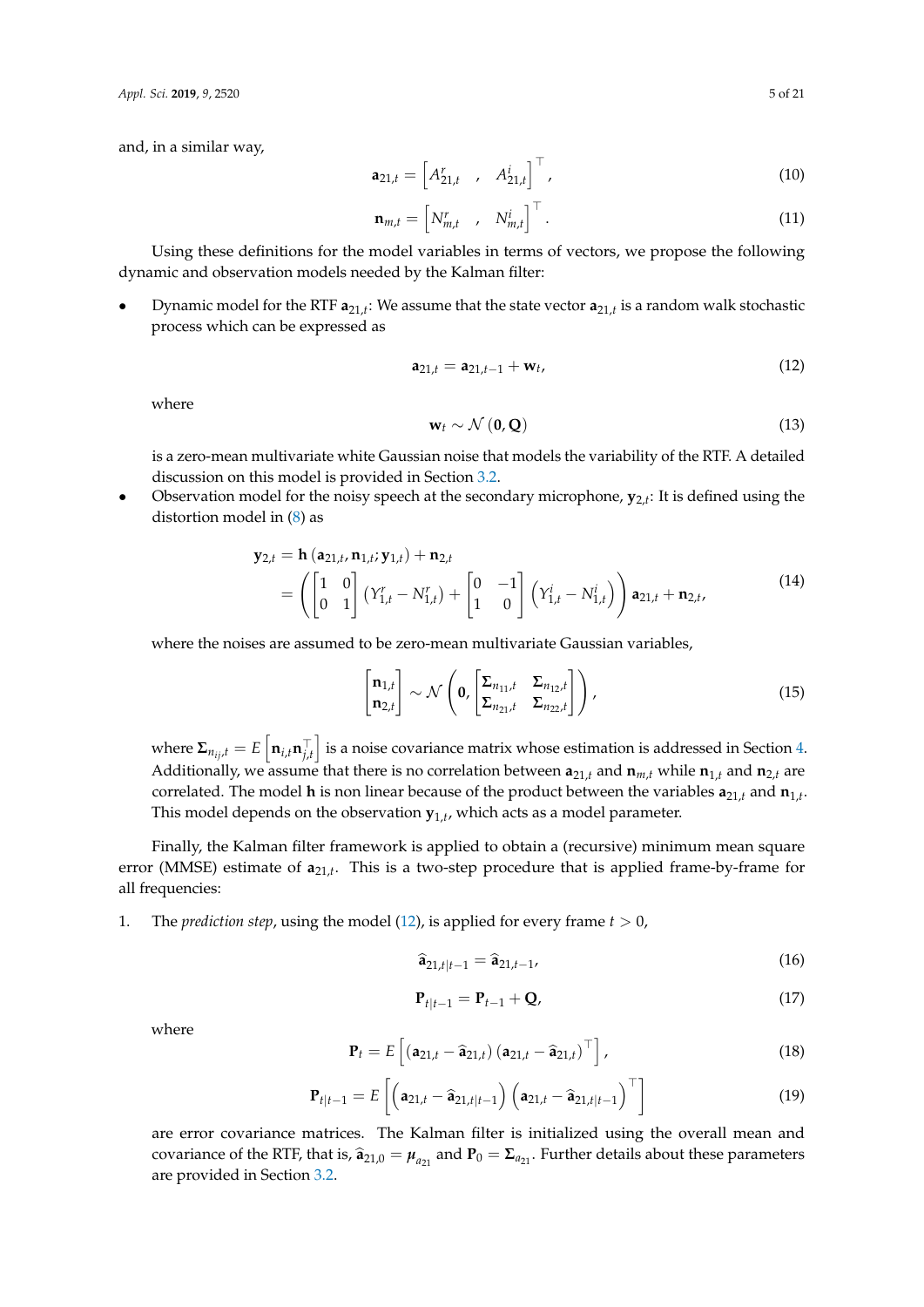2. The *updating step* is applied to correct the previous estimation with the observations **y**1,*<sup>t</sup>* and **y**2,*<sup>t</sup>* (whose relationship is given by Equation [\(14\)](#page-4-1)),

$$
\widehat{\mathbf{a}}_{21,t} = \widehat{\mathbf{a}}_{21,t|t-1} + \mathbf{K}_t \left( \mathbf{y}_{2,t} - \boldsymbol{\mu}_{y,t} \right), \qquad (20)
$$

$$
\mathbf{P}_t = \mathbf{P}_{t|t-1} - \mathbf{K}_t \mathbf{S}_{y,t} \mathbf{K}_t^\top,\tag{21}
$$

where

$$
\mathbf{K}_t = \mathbf{C}_{ay,t} \mathbf{S}_{y,t}^{-1} \tag{22}
$$

is the Kalman gain, and

$$
\mu_{y,t} = E\left[\mathbf{y}_{2,t}\right],\tag{23}
$$

$$
\mathbf{S}_{y,t} = E\left[\left(\mathbf{y}_{2,t} - \boldsymbol{\mu}_{y,t}\right)\left(\mathbf{y}_{2,t} - \boldsymbol{\mu}_{y,t}\right)^{\top}\right],\tag{24}
$$

$$
\mathbf{C}_{ay,t} = E\left[\left(\mathbf{a}_{21,t} - \widehat{\mathbf{a}}_{21,t|t-1}\right)\left(\mathbf{y}_{2,t} - \boldsymbol{\mu}_{y,t}\right)^{\top}\right]
$$
(25)

are necessary statistics, the estimation of which is developed in the next subsection. These equations correspond to the most general Kalman filter model as described in Reference [\[29\]](#page-19-18). We define the equations in terms of  $\mu_{y,t}$ ,  $\mathbf{S}_{y,t}$  and  $\mathbf{C}_{ay,t}$  because the non-linearity of **h** in Equation [\(14\)](#page-4-1) makes their estimation non-trivial.

To deal with non-linear functions, two variants of the Kalman filter are widely used: the eKF and the unscented Kalman filter (uKF) [\[29\]](#page-19-18). In the case of the model of [\(14\)](#page-4-1), it could be demonstrated that both eKF and uKF yield the same closed-form expressions for *µy*,*<sup>t</sup>* , **S***y*,*<sup>t</sup>* and **C***ay*,*<sup>t</sup>* . We choose the eKF approach because it gives a more stable computational solution and it is easier to implement than the uKF one. In the next subsection the eKF approach is presented.

#### *3.1. Vector Taylor Series Approximation*

The eKF is based on applying a linearization over the prediction and observation models using first-order vector Taylor series (VTS). In our case, the prediction model is linear, so the linearization is only applied to function **h** in the observation model. The first-order VTS approximates the model of Equation  $(14)$  as

<span id="page-5-0"></span>
$$
\mathbf{y}_{2,t} \simeq \mathbf{h}\left(\widehat{\mathbf{a}}_{21,t|t-1}, \mathbf{0}; \mathbf{y}_{1,t}\right) + \mathbf{H}_t\left(\mathbf{a}_{21,t} - \widehat{\mathbf{a}}_{21,t|t-1}\right) + \mathbf{J}_{n_1,t}\mathbf{n}_{1,t} + \mathbf{n}_{2,t},\tag{26}
$$

where

$$
\mathbf{H}_{t} = \left. \frac{\partial \mathbf{h}}{\partial \mathbf{a}_{21,t}} \right|_{\mathbf{n}_{1,t} = \mathbf{0}} = \begin{bmatrix} Y_{1,t}^r & -Y_{1,t}^i \\ Y_{1,t}^r & Y_{1,t}^r \end{bmatrix},
$$
(27)

$$
\mathbf{J}_{n_1,t} = \left. \frac{\partial \mathbf{h}}{\partial \mathbf{n}_{1,t}} \right|_{\mathbf{a}_{21,t} = \hat{\mathbf{a}}_{21,t|t-1}} = -\begin{bmatrix} \hat{A}_{21,t|t-1}^r & -\hat{A}_{21,t|t-1}^i \\ \hat{A}_{21,t|t-1}^i & \hat{A}_{21,t|t-1}^r \end{bmatrix}
$$
(28)

are the Jacobian matrices required for the VTS approach.

Finally, using [\(26\)](#page-5-0), the noisy speech statistics can be estimated as [\[29\]](#page-19-18)

$$
\mu_{y,t} \simeq \mathbf{h}\left(\widehat{\mathbf{a}}_{21,t|t-1}, \mathbf{0}; \mathbf{y}_{1,t}\right),\tag{29}
$$

<span id="page-5-1"></span>
$$
\mathbf{S}_{y,t} \simeq \mathbf{H}_t \mathbf{P}_{t|t-1} \mathbf{H}_t^\top + \mathbf{J}_{n_1,t} \boldsymbol{\Sigma}_{n_{11},t} \mathbf{J}_{n_1,t}^\top + \boldsymbol{\Sigma}_{n_{22},t} + \mathbf{J}_{n_1,t} \boldsymbol{\Sigma}_{n_{12},t} + \boldsymbol{\Sigma}_{n_{21},t} \mathbf{J}_{n_1,t}^\top ,
$$
(30)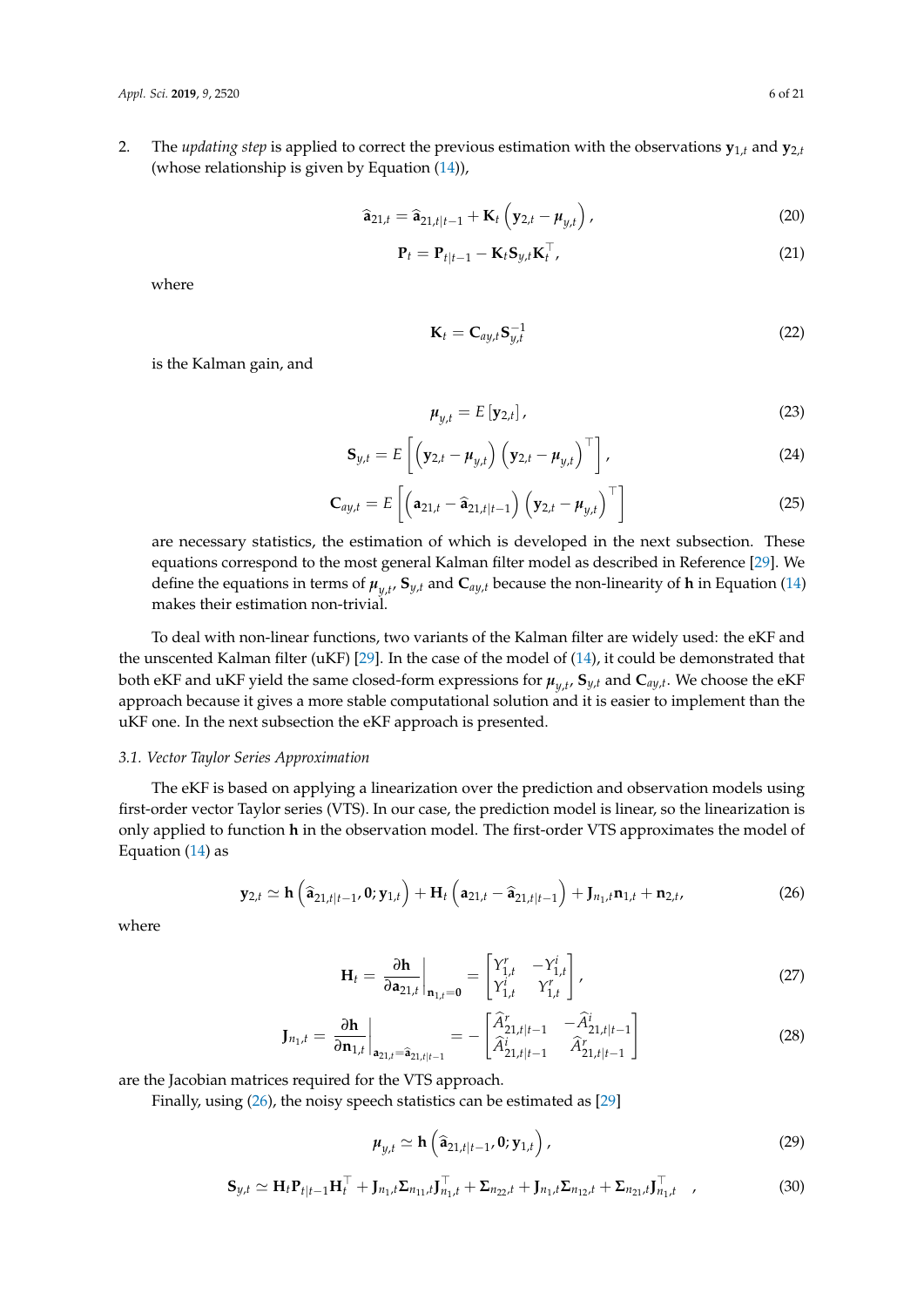#### <span id="page-6-1"></span>*3.2. A Priori RTF Statistics*

The dynamic model for the RTF vector **a**21,*<sup>t</sup>* presented in Equation [\(12\)](#page-4-0) accounts for the process variability across time in terms of a white noise **w***t* . This variability has a twofold meaning: first, the possible temporal variations of the acoustic channel due to environment changes, head or smartphone movements, etc., and, second, the inaccuracy of the narrowband approximation of Equation [\(8\)](#page-3-1) [\[6\]](#page-18-5). This is due to the fact that, especially in reverberant environments where the analysis window of the STFT is shorter than the impulse response of the acoustic channel, the transfer function is not multiplicative but convolutive. This convolutive transfer function expands in both time and frequency dimensions. Thus, nearby frames and frequencies are correlated, which violates the narrowband approximation [\[6\]](#page-18-5). In order to account for the variability associated to this effect, we will assume the statistical model proposed in [\(12\)](#page-4-0) so that, although the channel could be time-invariant, the RTF, as defined in Equation [\(3\)](#page-3-2), is time-variant.

The eKF-based RTF estimator requires the *a priori* statistics of the RTF. These statistics are the overall mean vector and covariance matrix of the RTF, respectively,

$$
\mu_{a_{21}} = E\left[a_{21,t}\right],\tag{32}
$$

$$
\Sigma_{a_{21}} = E\left[ \left( \mathbf{a}_{21,t} - \mu_{a_{21}} \right) \left( \mathbf{a}_{21,t} - \mu_{a_{21}} \right)^\top \right], \tag{33}
$$

and also the covariance of the RTF variability across frames,

$$
\mathbf{Q} = E\left[\mathbf{w}_t \mathbf{w}_t^\top\right] = E\left[\left(\mathbf{a}_{21,t} - \mathbf{a}_{21,t-1}\right)\left(\mathbf{a}_{21,t} - \mathbf{a}_{21,t-1}\right)^\top\right].\tag{34}
$$

Additionally, we can define the overall correlation matrix of the RTF as

<span id="page-6-2"></span>
$$
\mathbf{R}_{a_{21}} = E\left[\mathbf{a}_{21,t}\mathbf{a}_{21,t}^{\top}\right] = \Sigma_{a_{21}} + \mu_{a_{21}}\mu_{a_{21}}^{\top}.
$$
 (35)

The previous statistics can be estimated in advance using a training set of dual-channel clean speech utterances in different acoustic environments and device positions. In order to avoid outliers which might yield useless estimates, we select, on an utterance basis, time-frequency bins where the speech power at the reference channel is large enough (higher than the maximum power at that frequency in the utterance minus 3 dB). For those bins, we estimate the RTF using [\(3\)](#page-3-2), which yields a set of RTFs  $A_{21}^{(l)}(t,f)$  for the *l*-th utterance, that are later converted to RTF vectors  $\mathbf{a}_{21}^{(l)}$  $_{21,t}^{(i)}$ . For each utterance, a sample mean vector  $\widehat{\mu}_{a_{21}}^{(l)}$  and a sample correlation matrix  $\widehat{\mathbf{R}}_{a_{21}}^{(l)}$  are estimated using those  $\mathbf{a}_{21}^{(l)}$  $\sum_{21,t}^{t}$  vectors, while a sample covariance matrix  $\hat{Q}^{(l)}$  is computed from consecutive RTF vectors. Finally, the global sample statistics  $\hat{\mu}_{a_{21}}$ ,  $\mathbf{R}_{a_{21}}$  and  $\mathbf{Q}$  are obtained by averaging the particular utterance-dependent statistics. The sample covariance  $\Sigma_{a_{21}}$  can then be estimated using  $\widehat{\mu}_{a_{21}}$  and  $\mathbf{R}_{a_{21}}$  in [\(35\)](#page-6-2).

# <span id="page-6-0"></span>**4. Speech Presence Probability-Based Noise Statistics Estimation**

The eKF-RTF estimator and the beamforming algorithm also require knowledge of the noise spatial correlation matrix (SCM)  $\Phi_N(t, f)$ . In this work, we follow the multi-channel speech presence probability (SPP) approach described in Reference [\[4\]](#page-18-3). This estimation method is based on the recursive updating of the noise SCM in those time-frequency bins where speech is absent. First, two hypotheses,  $H_x$  and  $H_n$ , are considered for speech presence and speech absence, respectively,

<span id="page-6-3"></span>
$$
H_x: \mathbf{Y}(t, f) = \mathbf{X}(t, f) + \mathbf{N}(t, f), \tag{36}
$$

<span id="page-6-4"></span>
$$
H_n: \mathbf{Y}(t, f) = \mathbf{N}(t, f). \tag{37}
$$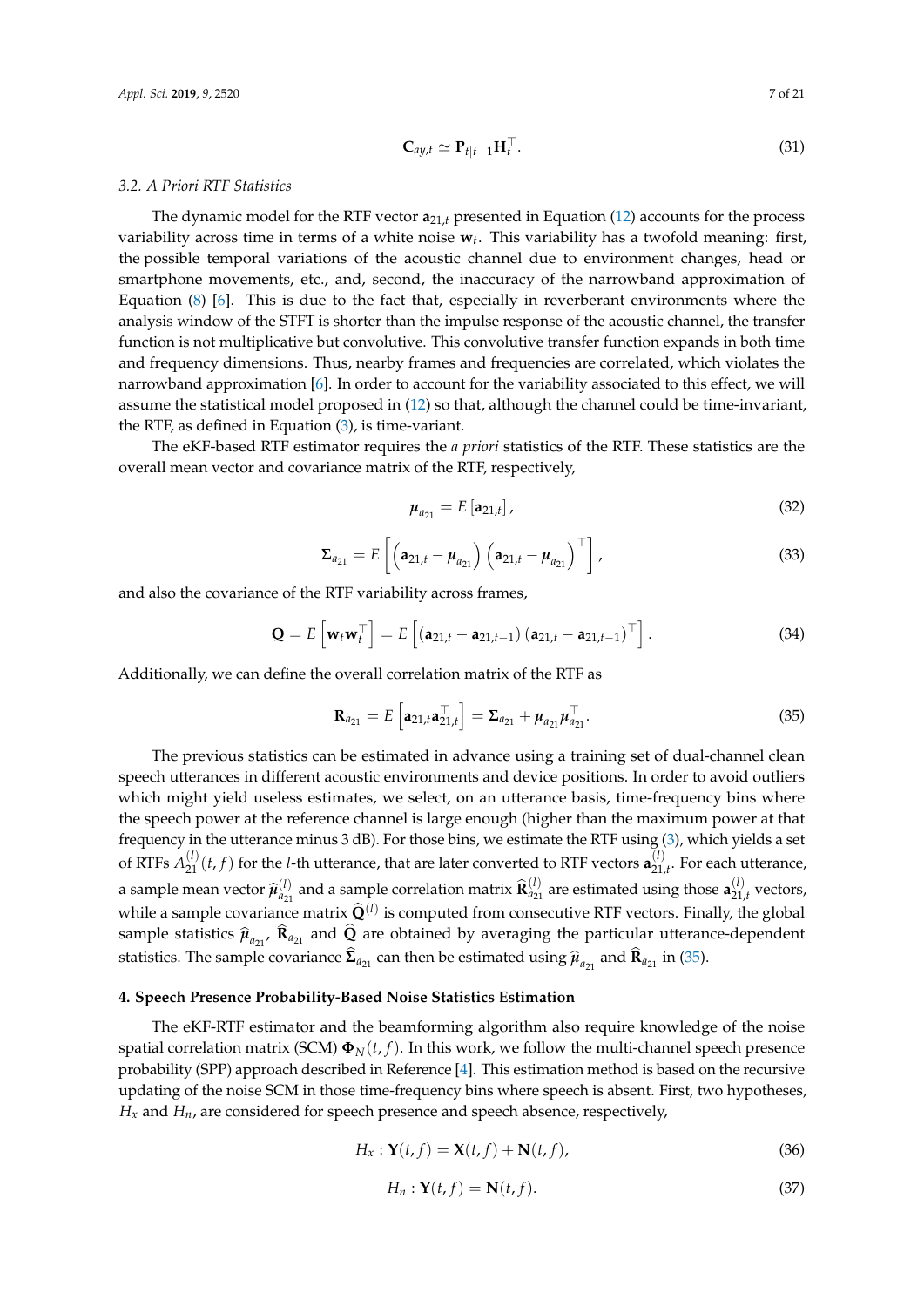Assuming zero-mean random variables, the SCM of the noise will be updated by means of the following recursion,

<span id="page-7-1"></span>
$$
\widehat{\Phi}_N(t,f) = \alpha(t,f)\widehat{\Phi}_N(t-1,f) + (1-\alpha(t,f))\mathbf{Y}(t,f)\mathbf{Y}^H(t,f),
$$
\n(38)

where the forgetting factor is computed as

<span id="page-7-3"></span>
$$
\alpha(t,f) = \tilde{\alpha} + p_x(t,f) (1 - \tilde{\alpha}), \qquad (39)
$$

where  $\tilde{\alpha} \in [0, 1)$  is an updating constant and

$$
p_x(t,f) = P\left(H_x|\mathbf{Y}(t,f)\right) \tag{40}
$$

is the *a posteriori* SPP. The estimation of this probability is detailed in Subsection [4.1.](#page-7-0)

From now on, the time and frequency indices are omitted whenever possible. The noise statistics for the RTF estimator (required by [\(30\)](#page-5-1)) are directly derived from **Φ***N*. Assuming a zero-mean, symmetric circular complex Gaussian distribution for **N** [\[30\]](#page-20-0) and

$$
\Phi_N = \begin{bmatrix} \phi_{N_{11}} & \phi_{N_{12}} \\ \phi_{N_{21}} & \phi_{N_{22}} \end{bmatrix},
$$
\n(41)

with  $\phi_{N_{ij}} = E\left[N_iN_j^*\right]$ , the following relations can be demonstrated,

$$
\Sigma_{n_{11}} = \frac{1}{2} \phi_{N_{11}} I_2, \tag{42}
$$

$$
\Sigma_{n_{22}} = \frac{1}{2} \phi_{N_{22}} I_2,
$$
\n(43)

$$
\Sigma_{n_{12}} = \frac{1}{2} \begin{bmatrix} \phi_{N_{12}}^r & -\phi_{N_{12}}^i \\ \phi_{N_{12}}^i & \phi_{N_{12}}^r \end{bmatrix},
$$
\n(44)

$$
\Sigma_{n_{21}} = \Sigma_{n_{12}}^{\top} \tag{45}
$$

where  $I_2$  is the 2-dimensional identity matrix.

#### <span id="page-7-0"></span>*4.1. A Posteriori SPP Estimation*

The *a posteriori* SPP  $p_x(t, f)$  allows us to control the updating procedure of Equation [\(38\)](#page-7-1) for the computation of the noise statistics. Nevertheless,  $p_x(t, f)$  is also exploited in two additional parts of our system:

- The estimation of the RTF presented in the previous section is only accurate in time-frequency bins where speech is present. The *a posteriori* SPP indicates those bins where speech presence is more likely. Therefore, in our implementation we only update the eKF in those bins where  $p_x(t, f) > p_{\text{thr}}$ , with  $p_{\text{thr}}$  being a predefined probability threshold. Otherwise, the previous values are preserved.
- The postfiltering performance can be improved if additional information about SPP is provided, as shown later in Section [5.](#page-10-0)

The estimation of the *a posteriori* SPP can be addressed assuming complex multivariate Gaussian distributions for the noisy speech **Y** [\[4](#page-18-3)[,5\]](#page-18-4), according to the two hypotheses previously formulated (see [\(36\)](#page-6-3) and [\(37\)](#page-6-4)). Using the Bayes' rule, the *a posteriori* SPP at each time-frequency bin can be calculated as

<span id="page-7-2"></span>
$$
p_x = \frac{\left(1 - q_n\right) f\left(\mathbf{Y} | H_x\right)}{\left(1 - q_n\right) f\left(\mathbf{Y} | H_x\right) + q_n f\left(\mathbf{Y} | H_n\right)},\tag{46}
$$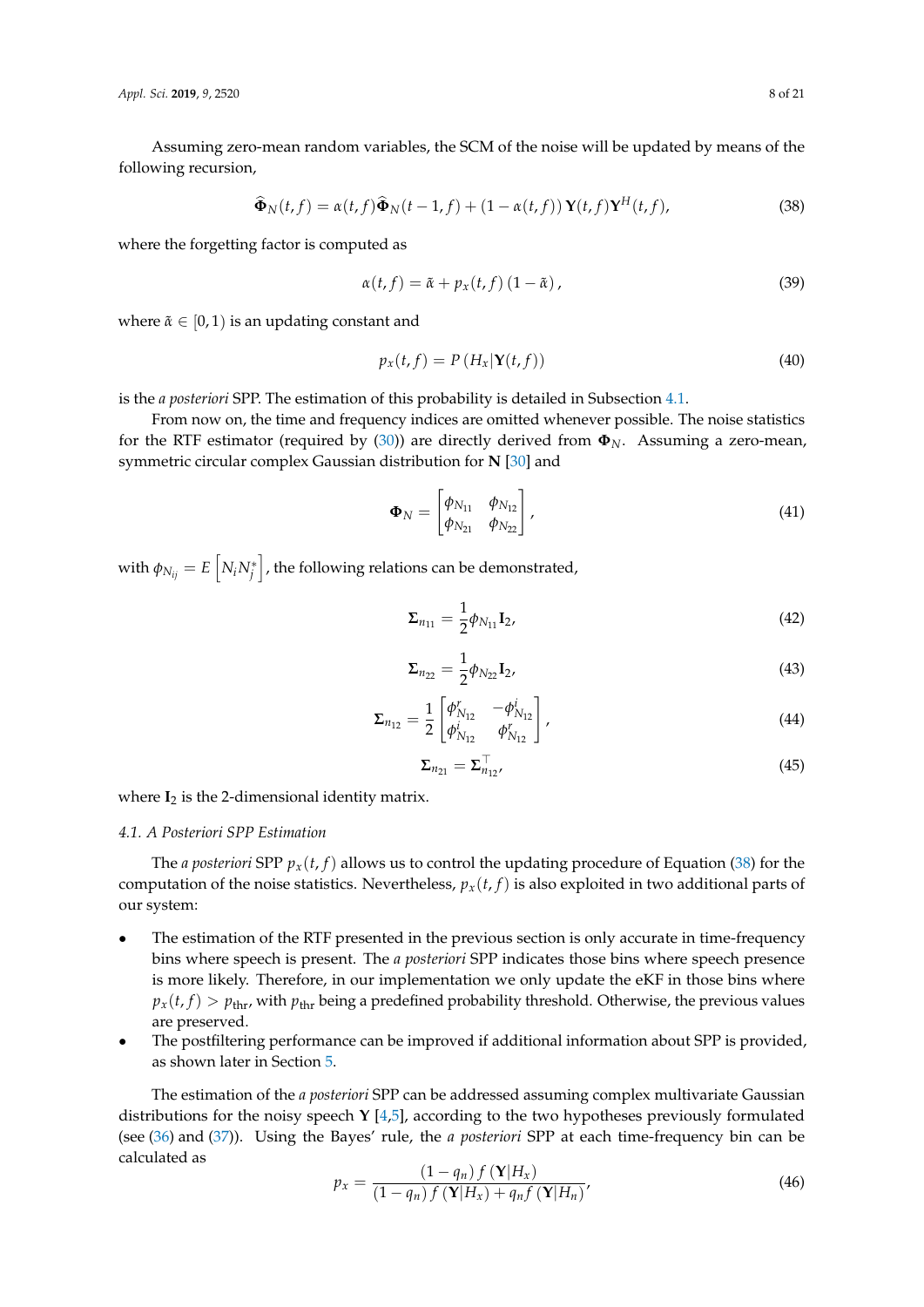where  $q_n = P(H_n)$  is the *a priori* speech absence probability (SAP) and

$$
f(\mathbf{Y}|H_x) = \frac{e^{-\mathbf{Y}\mathbf{\Phi}_Y^{-1}\mathbf{Y}^H}}{\pi^M \det[\mathbf{\Phi}_Y]},
$$
\n(47)

$$
f(\mathbf{Y}|H_n) = \frac{e^{-\mathbf{Y}\mathbf{\Phi}_N^{-1}\mathbf{Y}^H}}{\pi^M \det[\mathbf{\Phi}_N]},
$$
\n(48)

are the likelihoods of observing the noisy speech signal under the different hypotheses, with det [·] being the matrix determinant operator and *M* the number of microphones. Equation [\(46\)](#page-7-2) can be redefined using these likelihoods, yielding the following expression for the SPP,

<span id="page-8-1"></span>
$$
p_{x} = \left(1 + \frac{q_{n}}{1 - q_{n}} \frac{\det\left[\mathbf{\Phi}_{Y}\right]}{\det\left[\mathbf{\Phi}_{N}\right]} \frac{e^{-\mathbf{Y}\mathbf{\Phi}_{N}^{-1}\mathbf{Y}^{H}}}{e^{-\mathbf{Y}\mathbf{\Phi}_{Y}^{-1}\mathbf{Y}^{H}}}\right)^{-1}.
$$
\n(49)

Then, the *a posteriori* SPP can be estimated at each frame for all frequencies according to the following two-iteration algorithm:

• *Initialization*: Estimate the noisy SCM with a recursive updating,

<span id="page-8-3"></span>
$$
\widehat{\Phi}_Y(t,f) = \tilde{\alpha}\widehat{\Phi}_Y(t-1,f) + (1-\tilde{\alpha})\mathbf{Y}(t,f)\mathbf{Y}^H(t,f),
$$
\n(50)

where *α*˜ is an updating constant as in [\(39\)](#page-7-3). Also, estimate the *a priori* SAP *qn*(*t*, *f*) (see Section [4.2\)](#page-8-0).

- *1st iteration*: Estimate  $p_x(t, f)$  using  $\hat{\Phi}_N(t-1, f)$  in [\(49\)](#page-8-1). Then, estimate  $\hat{\Phi}_N(t, f)$  using  $p_x(t, f)$ in [\(38\)](#page-7-1).
- *2nd iteration*: Re-estimate  $p_x(t, f)$  using now  $\hat{\Phi}_N(t, f)$  in [\(49\)](#page-8-1). Finally, re-estimate  $\hat{\Phi}_N(t, f)$  using  $p_x(t, f)$ .

# <span id="page-8-0"></span>*4.2. A Priori SAP Estimation*

To obtain an accurate *a posteriori* SPP that allows for robust tracking of the noise statistics, the *a priori* SAP is a key parameter. Methods on single-channel noise tracking, as the fixed *a priori* SNR algorithm of Reference [\[31\]](#page-20-1) or the minima controlled recursive averaging (MCRA) algorithm [\[32\]](#page-20-2), estimate this SAP in terms of the *a priori* SNR. The MCRA framework was extended to multi-channel speech signals in Reference [\[4\]](#page-18-3). This is the SPP estimator that we used in our previous works [\[15,](#page-19-5)[27\]](#page-19-16). A major drawback of the MCRA scheme is the lack of robustness in case of a time-varying SNR, which makes noise changes to be detected as speech presence. More recently, the authors of [\[5\]](#page-18-4) proposed to use spatial information in the SAP estimation, specifically the coherent-to-diffuse ratio (CDR). Alternatively, the power level difference (PLD) between microphones is used in Reference [\[17\]](#page-19-7) to update the noise statistics, as it is a good indicator of speech presence in CT conditions. In this work, we propose a novel SAP estimator for dual-microphone smartphones that combines the CDR spatial information with the PLD between the reference and the secondary microphones.

First, an SCM  $\tilde{\Phi}_Y(t,f)$  is estimated using a rectangular window of eight past frames as in Reference [\[5\]](#page-18-4). Then, we calculate (1) the power spectral density (PSD) ratio between microphones as

$$
\widehat{\sigma}_{Y_{21}}(t,f) = \frac{\tilde{\phi}_{Y_{22}}(t,f)}{\tilde{\phi}_{Y_{11}}(t,f)},
$$
\n(51)

where  $\tilde{\phi}_{Y_{ij}}$  is an estimate of  $E\left[Y_iY_j^*\right]$ , and (2) the short-term complex coherence between microphones,

<span id="page-8-2"></span>
$$
\widehat{\psi}_{Y_{12}}(t,f) = \frac{\tilde{\phi}_{Y_{12}}(t,f)}{\sqrt{\tilde{\phi}_{Y_{11}}(t,f)\tilde{\phi}_{Y_{22}}(t,f)}}.
$$
\n(52)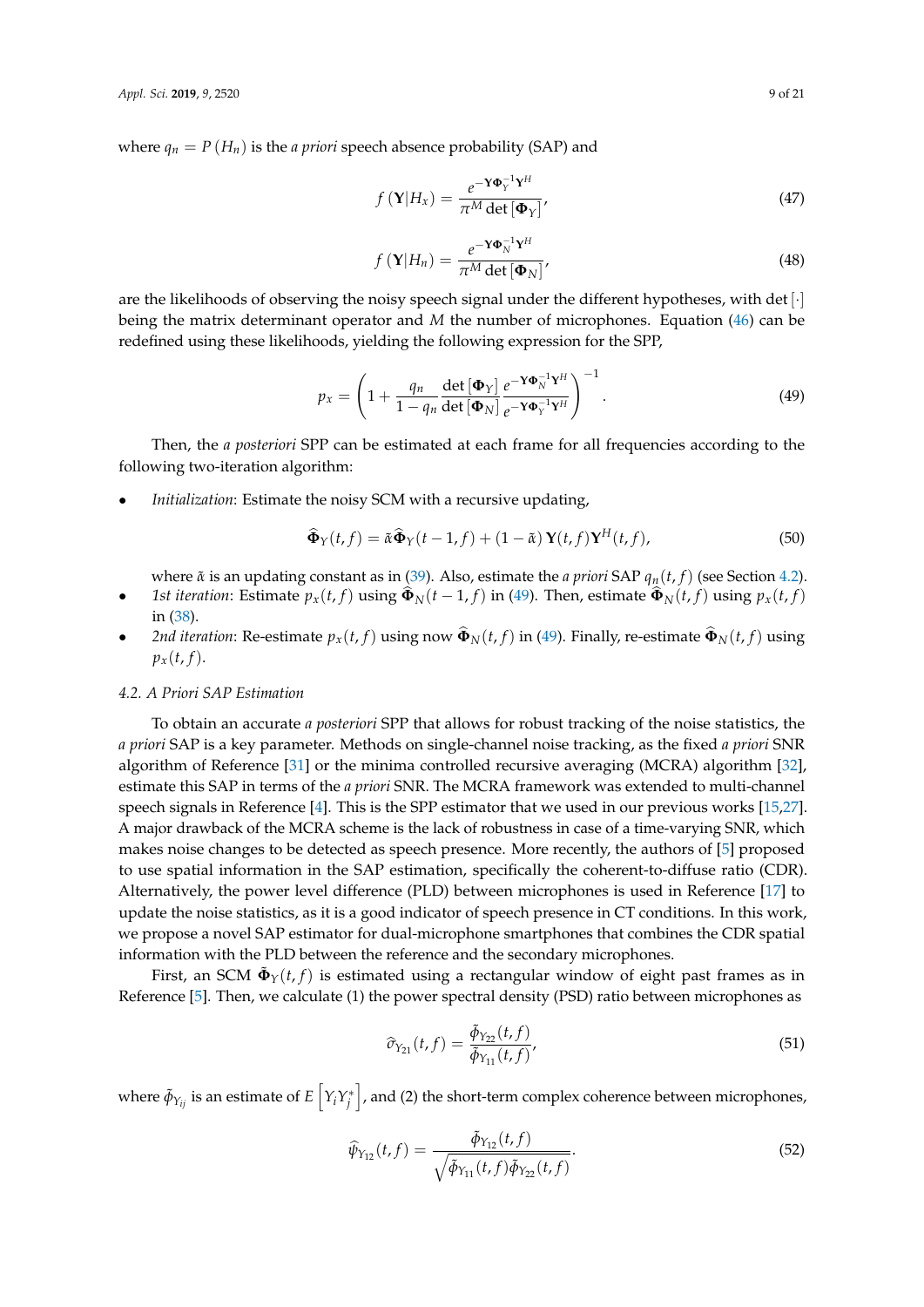Both terms are needed by the SAP estimators.

The PLD-based *a priori* SAP is based on the PLD noise estimator for CT conditions described in Reference [\[17\]](#page-19-7). In that work, a normalized difference of the noisy speech PSDs was defined as

$$
\Delta\widehat{\phi}_{\text{nPLD}}(t,f) = \frac{\tilde{\phi}_{Y_{11}}(t,f) - \tilde{\phi}_{Y_{22}}(t,f)}{\tilde{\phi}_{Y_{11}}(t,f) + \tilde{\phi}_{Y_{22}}(t,f)} = \frac{1 - \hat{\sigma}_{Y_{21}}(t,f)}{1 + \hat{\sigma}_{Y_{21}}(t,f)}.
$$
\n(53)

The noise statistics are updated by this parameter, as it gives information about speech presence. That is, assuming similar noise power at both microphones and that speech is more attenuated at the secondary microphone with respect to the primary one,  $\Delta \hat{\phi}_{nPLD}(t, f)$  is close to one when speech is present and tends to zero otherwise. Thus, an *a priori* SAP based on this indicator can be estimated as

$$
q_{\text{PLD}}(t,f) = 1 - \Delta \hat{\phi}_{\text{nPLD}}(t,f) = \frac{2\hat{\sigma}_{Y_{21}}(t,f)}{1 + \hat{\sigma}_{Y_{21}}(t,f)},
$$
\n(54)

where  $q_{PLD}(t, f)$  is upper-bounded by 1. This estimator is valid for CT conditions, but it can also be useful in FT conditions for frequencies where speech at the secondary microphone is attenuated.

On the other hand, the CDR is another good indicator of speech presence [\[33\]](#page-20-3), which is defined as

$$
\Gamma_{Y_{12}}(t,f) = \frac{\psi_{\text{diff}}(f) - \psi_{Y_{12}}(t,f)}{\psi_{Y_{12}}(t,f) - \psi_{X_{12}}(t,f)},\tag{55}
$$

where  $\psi_{X_{12}}(t, f)$  is the clean speech short-term complex coherence (defined as in [\(52\)](#page-8-2)) and

$$
\psi_{\text{diff}}(f) = \text{sinc}\left(\frac{2\pi f F_s d_{\text{mic}}}{Kc_v}\right) \tag{56}
$$

is the diffuse noise field complex coherence, with *F<sup>s</sup>* the sampling frequency, *K* the number of frequency bins, *d*mic the distance between microphones and *c<sup>v</sup>* the speed of sound. While higher values of the CDR indicate the presence of a strong coherent component, often a speech signal, lower values indicate that a diffuse component is dominant, which is more common for noise signals. In practice, the CDR is obtained using the estimator proposed in Reference [\[33\]](#page-20-3),

<span id="page-9-0"></span>
$$
\widehat{\Gamma}_{Y_{12}}(t,f) = \Re \left( \frac{\psi_{\text{diff}}(f) - \widehat{\psi}_{Y_{12}}(t,f)}{\widehat{\psi}_{Y_{12}}(t,f) - e^{j\angle \widehat{\phi}_{Y_{12}}(t,f)}} \right),\tag{57}
$$

where  $\angle \tilde{\phi}_{Y_{12}}(t, f)$  is the phase of  $\tilde{\phi}_{Y_{12}}(t, f)$ . Although the CDR is positive and real-valued, estimation errors yield complex-valued results, so the real-part  $\Re(\cdot)$  is taken in [\(57\)](#page-9-0). Additionally, a frequency-averaged CDR with a normalized Hamming window  $h_W$  is computed as

$$
\overline{\Gamma}_{Y_{12}}(t,f) = \sum_{i=-w}^{w} h_W(i) \widehat{\Gamma}_{Y_{12}}(t,f-i),
$$
\n(58)

with  $w = 10$  (the window width is  $2w + 1$ ). Then, the local *a priori* SAP estimate is obtained as in Reference [\[5\]](#page-18-4) using  $\widehat{\Gamma}_{Y_{12}}(t, f)$ ,

<span id="page-9-1"></span>
$$
q_{\text{local}}(t,f) = q_{\min} + (q_{\max} - q_{\min}) \frac{10^{\frac{c\rho}{10}}}{10^{\frac{c\rho}{10}} + \hat{\Gamma}^{\rho}_{Y_{12}}(t,f)},\tag{59}
$$

where *qmin* and *qmax* define the minimum and maximum values of the function, respectively, *c* is an offset parameter and *ρ* controls the steepness of the transition region. Similarly, the global *a priori* SAP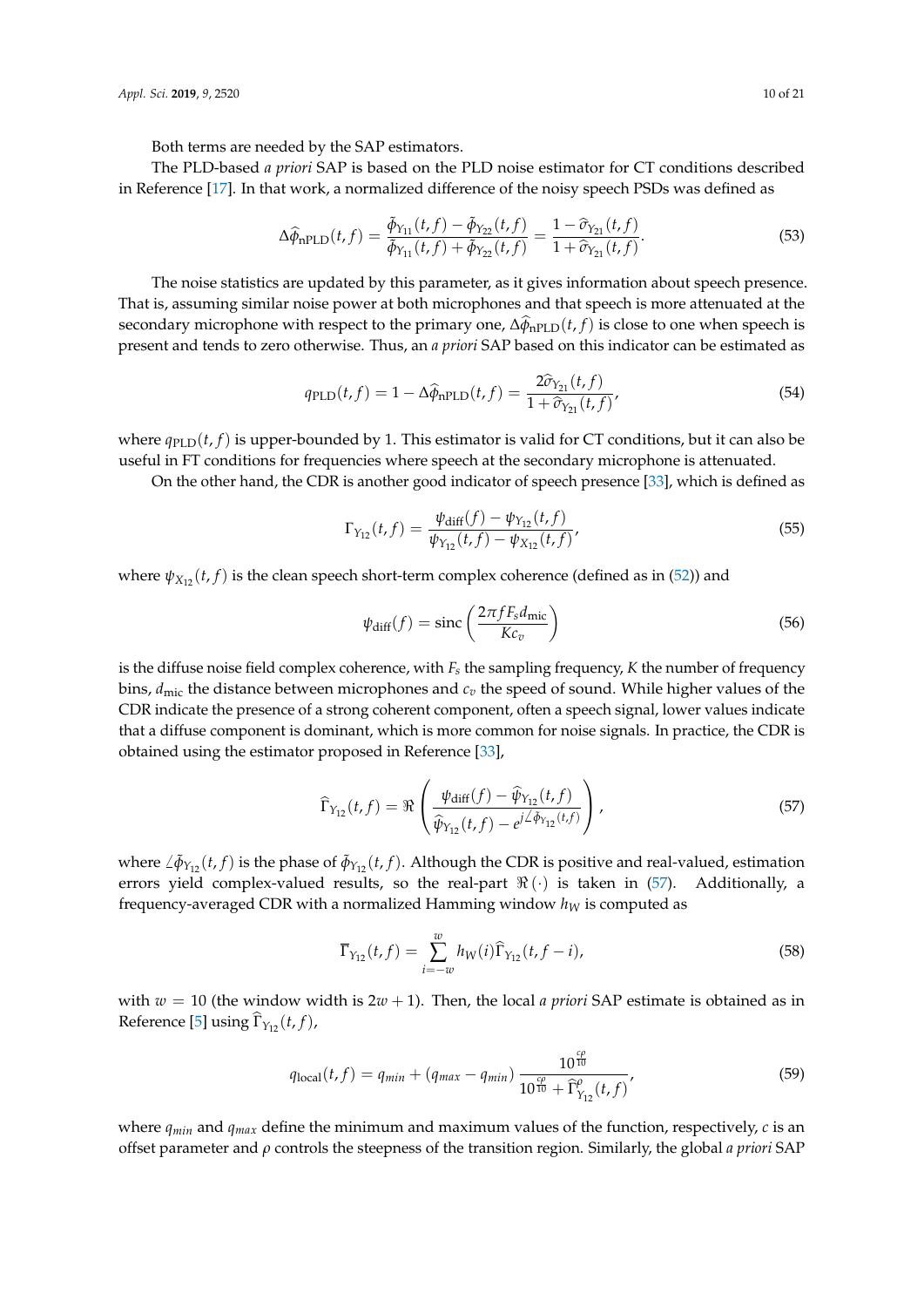estimate  $q_{\text{global}}(t, f)$  is computed using  $\overline{\Gamma}_{Y_{12}}(t, f)$  in [\(59\)](#page-9-1). The CDR-based *a priori* SAP is then obtained as in Reference [\[5\]](#page-18-4),

$$
q_{\text{CDR}}(t,f) = 1 - (1 - q_{\text{local}}(t,f))(1 - q_{\text{global}}(t,f)).
$$
\n(60)

This estimator is the same as that proposed in Reference [\[5\]](#page-18-4), except for the term representing the frame *a priori* SAP. This term was neglected as it did not increase the performance in our preliminary experiments.

Finally, the *a priori* SAP estimates obtained by PLD and CDR are combined to achieve a more robust joint decision. Assuming statistical independence between both estimators, the final *a priori* SAP estimate for dual-microphone smartphones is calculated as the joint probability of the speech absence decision by each estimator,

$$
q_n(t,f) = q_{\text{CDR}}(t,f)q_{\text{PLD}}(t,f). \tag{61}
$$

The above estimator can be used in both CT and FT conditions to obtain prior information about speech presence. Moreover, as it only allows for noise statistics updating when both estimates indicate speech absence, this estimator is expected to be more robust.

# <span id="page-10-0"></span>**5. Postfiltering Approaches for Dual-Microphone Smartphones**

As introduced above, the performance achieved by beamforming algorithms is limited in our scenario mainly due to the reduced number of microphones and the particular placement on the smartphone. In this section we propose different alternatives for single-channel postfiltering at the beamformer output. These postfilters make use of the previously estimated parameters to design a gain function which is applied to the beamformer output signal for further noise reduction. In the next subsections we describe several postfiltering techniques as well as our proposals for the estimation of the clean speech and noise single-channel statistics required by the former ones.

#### *5.1. Parametric Wiener Filtering*

Under the distortionless constraint of MVDR, if we assume an accurate estimation of the RTF, we can approximate the single-channel speech signal  $Z(t, f)$  at the beamformer output as

$$
Z(t,f) \simeq X_1(t,f) + V(t,f),\tag{62}
$$

where  $V(t, f)$  is the residual noise at the beamformer output,

$$
V(t,f) = \mathbf{F}^{H}(t,f)\mathbf{N}(t,f).
$$
\n(63)

The PSDs of the clean speech signal  $X_1(t, f)$  and the residual noise  $V(t, f)$  are given by  $\phi_{X_1}(t, f)$ and  $\phi_v(t, f)$ , respectively. The corresponding Wiener filter (WF) for  $X_1(t, f)$  is then defined as

<span id="page-10-1"></span>
$$
G(t,f) = \frac{\xi(t,f)}{1 + \xi(t,f)},
$$
\n(64)

where

$$
\zeta(t,f) = \frac{\phi_{x_1}(t,f)}{\phi_v(t,f)}
$$
\n(65)

is the *a priori* SNR.

The noise reduction performance of WF can be improved if we consider the *a posteriori* SPP  $p_x(t, f)$ in the postfiltering design. Our goal is to decrease the gain factor for time-frequency bins where speech is absent. This yields the parametric WF (pWF) [\[34\]](#page-20-4)

$$
G(t,f) = \frac{\xi(t,f)}{\mu(t,f) + \xi(t,f)},
$$
\n(66)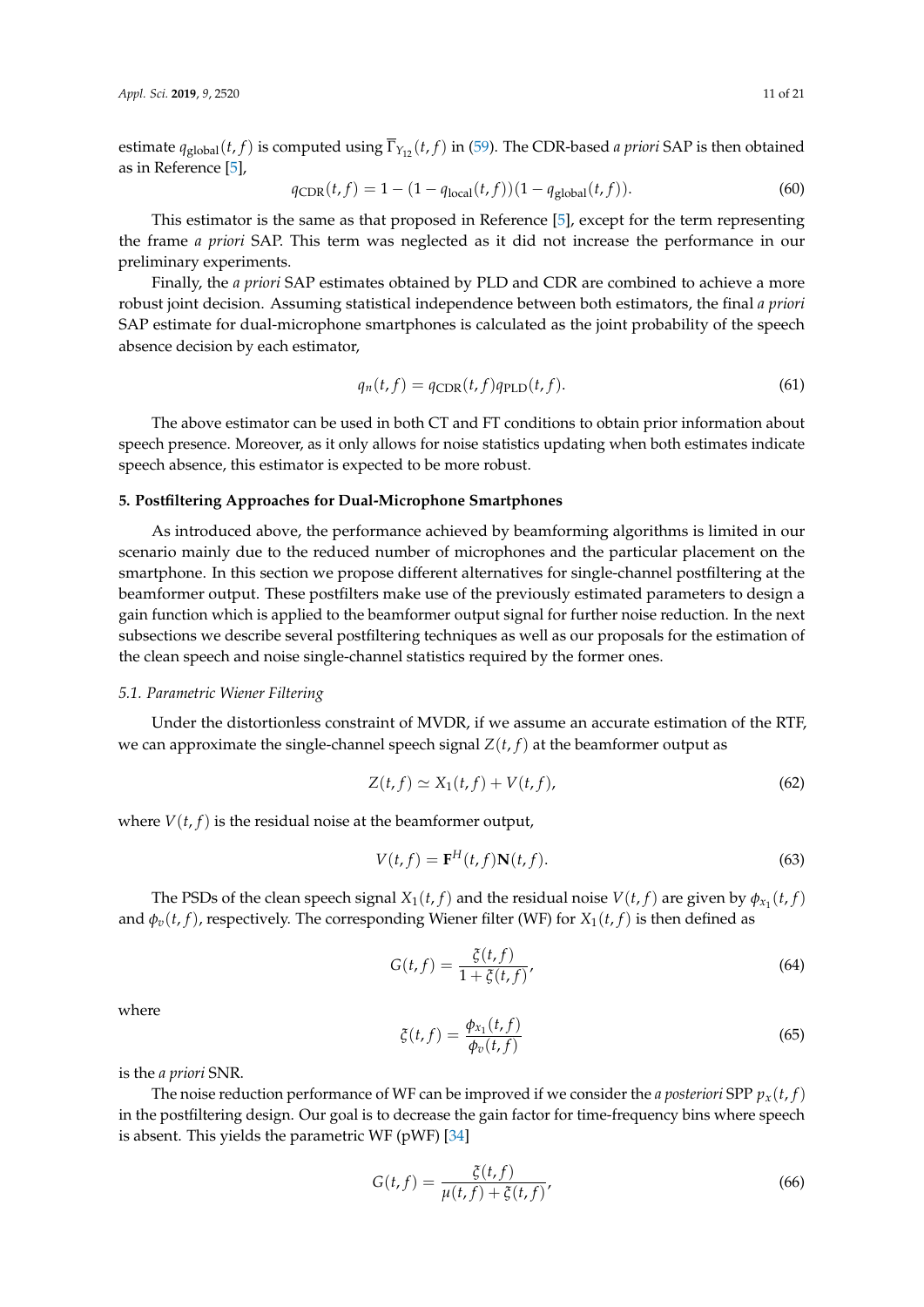where  $\mu(t, f)$  is an SPP-driven trade-off parameter. To obtain this parameter, we use the same mapping function as in Reference [\[5\]](#page-18-4),

$$
\mu(t,f) = \mu_{min} + (\mu_{max} - \mu_{min}) \frac{10^{\frac{cp}{10}}}{10^{\frac{cp}{10}} + \left(\frac{p_x(t,f)}{1 - p_x(t,f)}\right)^p},\tag{67}
$$

which is similar to the mapping function of [\(59\)](#page-9-1). We can see that  $\mu(t, f) \in [\mu_{min}, \mu_{max}]$  and therefore, the lower the *a posteriori* SPP, the higher  $\mu(t, f)$ , thus improving the noise reduction performance.

# *5.2. Optimally Modified Log-Spectral Amplitude Estimator*

Instead of estimating a WF filter over the signal statistics, other approaches try to directly make an MMSE estimation of the clean speech signal amplitude  $|X_1(t, f)|$ . One of these is the log-spectral amplitude (LSA) estimator proposed in Reference [\[35\]](#page-20-5) and defined as

<span id="page-11-0"></span>
$$
\left| \widehat{X}_1(t,f) \right| = \exp \left( E \left[ \log \left( |X_1(t,f)| \right) | Z(t,f) \right] \right) = G_{H_x}(t,f) \left| Z(t,f) \right|, \tag{68}
$$

where

$$
G_{H_x}(t,f) = \frac{\xi(t,f)}{1+\xi(t,f)} \exp\left(\frac{1}{2} \int_{\frac{\xi(t,f)}{1+\xi(t,f)} \gamma(t,f)}^{\infty} \frac{e^{-u}}{u} du\right)
$$
(69)

is the LSA gain function, and

$$
\gamma(t,f) = \frac{|Z(t,f)|^2}{\phi_v(t,f)}\tag{70}
$$

is the *a posteriori* SNR. As can be seen, this estimator is equivalent to applying a gain function over the noisy speech signal *Z*(*t*, *f*) that depends not only on the *a priori* SNR but also on the *a posteriori* SNR. The obtained gain function is similar to WF for high *a priori* SNRs and has lower values than WF when the *a priori* SNR is lower and the *a posteriori* SNR is higher (i.e., when noise tends to dominate).

The estimator of [\(68\)](#page-11-0) is only valid under the assumption of speech presence. To improve the performance, the authors of Reference [\[36\]](#page-20-6) proposed a different estimator that also takes into account the *a posteriori* SPP and different gain functions for speech presence and absence. That is the optimally modified LSA (OMLSA) estimator, which is defined as

$$
G(t,f) = G_{H_x}(t,f)^{p_x(t,f)} G_{H_v}(t,f)^{1-p_x(t,f)},
$$
\n(71)

where *GH<sup>v</sup>* is a constant attenuation applied when speech is absent, whose value is usually −25 dB [\[36\]](#page-20-6).

#### *5.3. Single-Channel Speech and Noise PSD Estimators*

The computation of the gain functions previously presented relies on the estimation of the single-channel PSDs of the clean speech at the reference channel  $\phi_{x_1}(t, f)$  and the residual noise at the beamformer output  $\phi_p(t, f)$ . The estimation of the residual noise PSD is straightforward if estimates of the SCM  $\Phi_N(t, f)$  and the steering vector  $\mathbf{d}(t, f)$  are available. In this case, the residual noise PSD can be obtained at each time-frequency bin as

$$
\widehat{\phi}_v = \left(\widehat{\mathbf{d}}^H \widehat{\mathbf{\Phi}}_N^{-1} \widehat{\mathbf{d}}\right)^{-1}.\tag{72}
$$

On the other hand, a clean speech PSD estimate is more difficult to obtain because of its higher variability. In Reference [\[27\]](#page-19-16), we proposed two different estimators that make use of the noisy speech and noise statistics and the RTF between microphones. In the following, we describe both clean speech PSD estimators, omitting time and frequency indices for simplicity.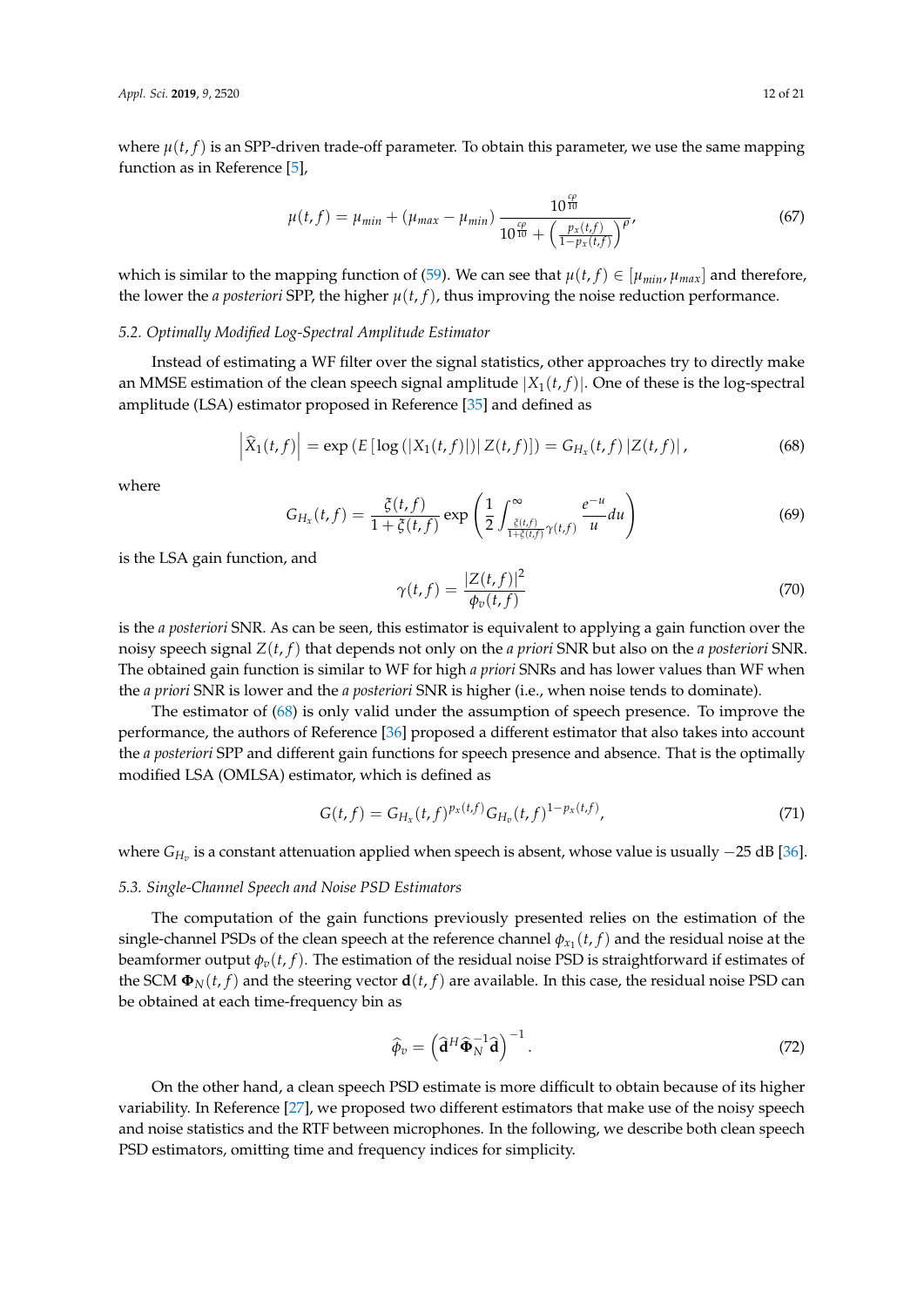#### 5.3.1. Power Level Difference-Based Estimation

The PLD-based estimator is derived from the method in Reference [\[17\]](#page-19-7), which exploits the PLD between the microphones of a smartphone used in CT conditions; that is, a more attenuated clean speech component is expected at the secondary microphone with respect to the primary one. This PLD is defined in terms of the noisy speech PSDs at the microphone inputs,

$$
\Delta \widehat{\phi}_{\text{PLD}} = \max \left( \widehat{\phi}_{Y_{11}} - \widehat{\phi}_{Y_{22}}, 0 \right),\tag{73}
$$

where it is assumed that the power at the reference microphone is always higher than the one at the secondary microphone. Assuming that the noise PSD difference ( $\Delta \phi_N = \phi_{N_{11}} - \phi_{N_{22}}$ ) can be neglected when compared to Δ $\widehat{\phi}_{\text{PLD}}$ , the clean speech PSD can be estimated as in [\[17\]](#page-19-7),

<span id="page-12-2"></span>
$$
\widehat{\phi}_{x_1} = \frac{\Delta \widehat{\phi}_{\text{PLD}}}{1 - |\widehat{A}_{21}|^2}.
$$
\n(74)

Although this estimator offers good performance in CT conditions, the previous assumptions are not longer valid in FT conditions.

#### 5.3.2. Minimum Variance Distortionless Response-Based Estimation

This estimator calculates the PSD directly at the beamformer output by spectral subtraction, taking into account the distortionless property of MVDR. The estimator is defined as

<span id="page-12-1"></span>
$$
\widehat{\phi}_{x_1} = \mathbf{F}^H \left( \widehat{\mathbf{\Phi}}_Y - \widehat{\mathbf{\Phi}}_N \right) \mathbf{F},\tag{75}
$$

so that it fully exploits the spatial information by using the SCM matrices of the noisy speech and noise signals. The combination of both channels by means of the beamformer weights (**F**) allows for a more robust estimation than directly taking the first element of  $\hat{\Phi}_Y - \hat{\Phi}_N$ . Negative PSDs may be obtained due to the estimator variance, so [\(75\)](#page-12-1) is bounded by 0.

#### <span id="page-12-0"></span>**6. Experimental Evaluation**

The performance of the different estimators and speech enhancement algorithms discussed along this paper is evaluated by means of objective speech quality and intelligibility metrics. Two different well-known objective metrics are used:

- The Perceptual Evaluation Speech Quality (PESQ) [\[37\]](#page-20-7) metric is utilized to evaluate the speech quality of the enhanced speech signal. This metric gives a mean opinion score between one and five. The higher the PESQ values, the better the speech quality.
- The Short-Time Objective Intelligibility (STOI) [\[38\]](#page-20-8) metric is intended to evaluate the speech intelligibility of the enhanced speech signal. The resulting score is a value between zero and one. The higher the STOI value, the better the speech intelligibility.

PESQ and STOI are both intrusive metrics, which means that they need a clean reference. As a reference, we use the clean speech signal at the reference microphone,  $x_1(n)$ .

Additionally, in order to evaluate the RTF estimation accuracy, we use the speech distortion (SD) index [\[2\]](#page-18-1). This index measures the distortion level on the clean speech signal at the beamformer output, namely  $\tilde{x}_1(n)$  (inverse STFT of  $\mathbf{F}^H(t,f)\mathbf{X}(t,f)$ ). The idea behind using this metric is that, because of the distortionless property of MVDR, more accurate RTF estimates should yield lower speech distortion. The SD index is measured segmentally across the speech signal, in such a way that the SD value at the *i*-th segment is obtained as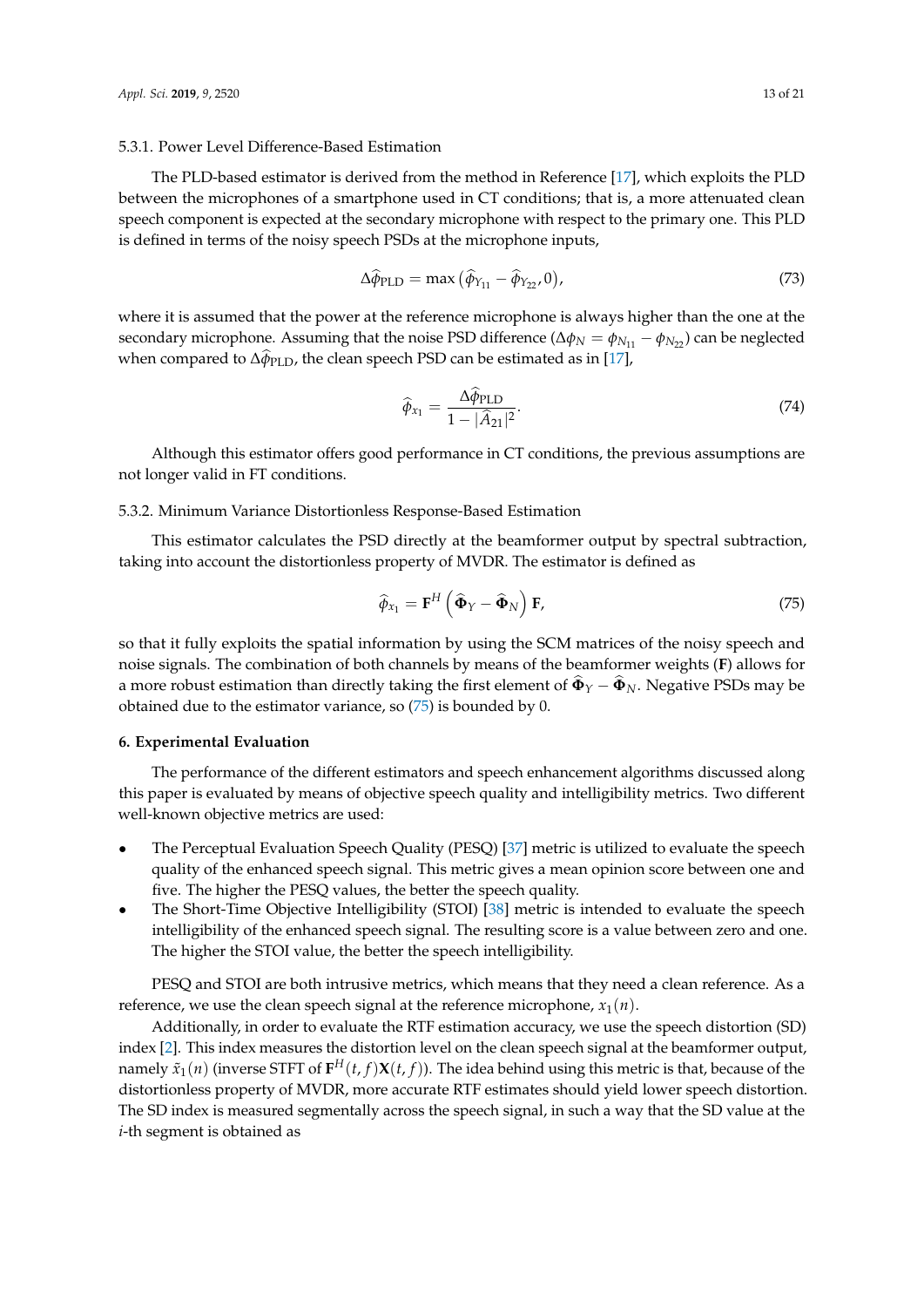$$
SD(i) = \frac{\sum_{n=(i-1)T}^{iT-1} |x_1(n) - \tilde{x}_1(n)|^2}{\sum_{n=(i-1)T}^{iT-1} |x_1(n)|^2},
$$
\n(76)

where *T* is the number of samples per segment. The segmental SD values are averaged to achieve the final SD index, which is a value between zero and one. The lower the SD value, the lower the speech distortion. As in Reference [\[5\]](#page-18-4), silence frames are excluded from this evaluation by means of calculating the median of the segment-wise signal power and removing those segments with a power 15 dB lower than that median.

We evaluate the proposed algorithms by using simulated dual-channel noisy speech recordings from a dual-microphone smartphone. Two different databases were developed for each device use mode: close-talk (CT) and far-talk (FT). To simulate the recordings, clean speech signals are filtered using dual-channel acoustic impulse responses and real dual-channel environmental noise is added at different signal-to-noise ratios (SNRs). We evaluate four different reverberation environments and eight different noises, which are matched as indicated in Table [1,](#page-13-0) yielding eight different acoustic environments (including both reverberation and noise). Details about the methodology used to obtain the acoustic impulse responses and the noises can be found in References [\[15,](#page-19-5)[39\]](#page-20-9).

<span id="page-13-0"></span>**Table 1.** Predefined acoustic environments: each environment combines a reverberation environment with a given noise.

| Reverberation | Noise (Test Only)                             |
|---------------|-----------------------------------------------|
|               | (A) No reverb. Car, Street, Pedestrian street |
| $(B)$ Low     | Bus, Cafe                                     |
| (C) Medium    | Babble, Bus station                           |
| (D) High      | Mall                                          |

Clean speech signals are obtained from the TIMIT database [\[40,](#page-20-10)[41\]](#page-20-11) and downsampled to 16 kHz. In particular, a total of 850 clean speech utterances from different speakers are employed. All the utterances have a length of around seven seconds, which is achieved by same-speaker utterance concatenation. Two different sets are then defined, namely training and test. Speakers do not overlap across sets. Moreover, the number of utterances from female and male speakers is balanced. The distribution of utterances and the number of speakers in the training and test sets are indicated in Table [2.](#page-13-1)

<span id="page-13-1"></span>**Table 2.** Distribution of clean speech utterances and speakers across training and test sets.

|                     | N <sup>o</sup> Utterances | $N^{\rm o}$ Speakers |
|---------------------|---------------------------|----------------------|
| <b>Training set</b> | 700                       | 440                  |
| <b>Test set</b>     | 150                       | 93                   |

The training set consists of reverberated clean speech utterances and is only used to estimate the *a priori* statistics for the eKF-RTF estimator. Such utterances were obtained by filtering each clean speech utterance with a set of dual-channel acoustic impulse responses which model four reverberant environments, thereby yielding a total of 2800 training utterances. Sixteen different acoustic impulse responses were considered for each acoustic environment. For each utterance, the impulse response was randomly selected.

On the other hand, the test set consists of utterances contaminated according to the eight noisy environments defined in Table [1.](#page-13-0) This set is intended to evaluate the different algorithms proposed in this work. Noises were added to the reverberated speech at six different SNRs from −5 dB to 20 dB, so a total of 7200 test utterances was obtained. In order to simulate reverberation, ten different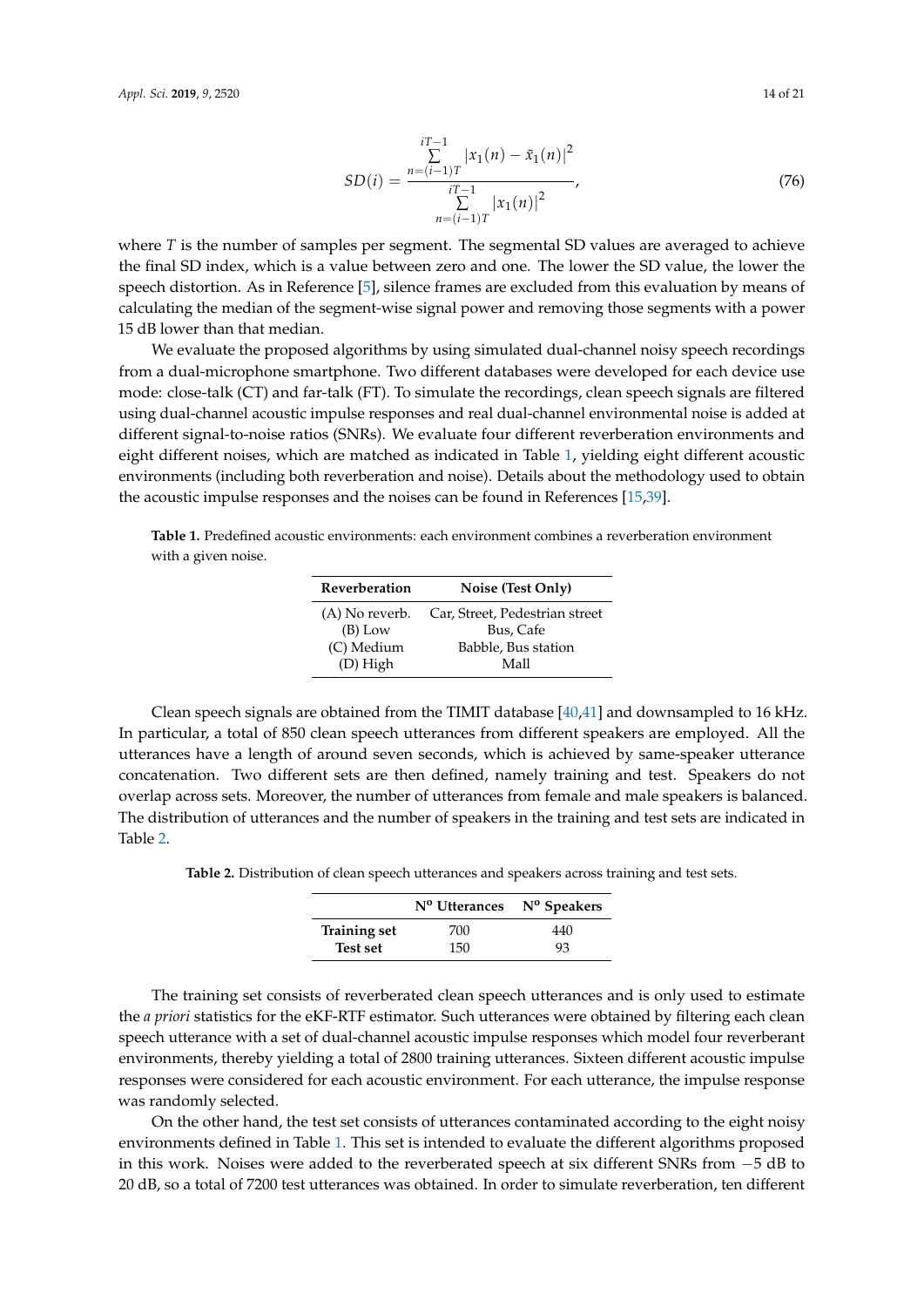acoustic impulse responses, in turn also different from those of the training set, were considered for each acoustic environment and, again, randomly applied.

For STFT computation, a 512-point DFT was applied using a 32 ms square-root Hann window with 50% overlap. This results in a total of 257 frequency bins for each time frame. The noisy speech and noise SCMs were estimated using an updating constant *α*˜ = 0.9. The parameters for CDR-based *a priori* SAP calculation were set as [\[5\]](#page-18-4):  $d_{mic} = 13$  cm,  $q_{min} = 0.1$ ,  $q_{max} = 0.998$ ,  $c = 3$  and  $\rho = 2.5$ . The SPP threshold for RTF updating was set as  $p_{thr} = 0.9$ . Finally, for the SPP-driven trade-off parameter of the parametric Wiener filter, the following parameter values were used [\[5\]](#page-18-4):  $\mu_{min} = 1$ ,  $\mu_{max} = 4$ ,  $c = -3$ and  $\rho = 4$ .

The algorithm was implemented in Python and it is available at [\[42\]](#page-20-12). The computational burden of the implementation was evaluated on a PC with an Intel Core i7-4790 CPU. The algorithm works on a frame-by-frame basis, so that the algorithmic delay is in this case the duration of a frame, that is, 32 ms. The average performance of the whole system (i.e., including SPP and RTF estimation, MVDR beamforming and postfiltering) on this machine achieved approximately 8x faster than real-time.

In the following, the performance of the different techniques is tested. In order to simplify the reading of the results tables, an acronym is provided (in parentheses) for each considered technique after its description.

### *6.1. Experimental Results: Performance of SAP Estimators*

First, we compare the different *a priori* SAP estimators when used along with our eKF-RTF estimator for MVDR beamforming (i.e., no postfilter is applied yet). This comparison is shown in Table [3](#page-15-0) in terms of PESQ and STOI. The techniques evaluated are the multi-channel version of MCRA (MCRA) [\[4\]](#page-18-3), CDR-based SAP estimation (CDR) [\[5\]](#page-18-4) and our proposed PLD-based SAP estimator (PLDn) and its combination with CDR-based estimation (P&C), both presented in Section [4.2.](#page-8-0) Results for the noisy speech signal at the reference microphone (Noisy) are given as a baseline. In addition, we show the results achieved by the eKF-RTF estimator with an oracle estimation of the noise SCM (eKF-OracleN) as a performance upper-bound. This estimation was obtained using the true noise signals in a recursive procedure similar to Equation [\(50\)](#page-8-3). The speech presence probability obtained from clean speech was used in the eKF-RTF estimator to obtain these oracle results.

For CT conditions, the best results are obtained for the eKF-PLDn system. The speech power difference between microphones for CT conditions makes that the PLD-based SAP estimator can easily detect those bins where speech is absent. This power difference reduces the CDR ratio, defined in Equation [\(57\)](#page-9-0), of the multi-channel signal in the presence of speech, leading the CDR-based SAP method to underestimate the speech presence and decrease the performance of the noise tracking algorithm. Therefore, the combination of both approaches does not improve the single decision based on PLD between channels.

On the other hand, for FT conditions, speech power at both channels is more similar and CDR increases under the presence of speech. This is especially true at higher SNRs, where the CDR-based SAP detector outperforms the PLD-based one. However, the performance of the CDR-based detector degrades more severely at lower SNRs, while the PLD detector is more robust in these conditions. Finally, the combination of both detectors increases the performance in terms of both noise reduction and speech intelligibility, keeping a performance similar to the PLD one at lower SNRs and improving at higher SNRs.

To sum up, our proposals improve the tracking of the noise statistics in dual-microphone smartphones. The eKF-PLDn proposal is the best solution in CT conditions, with eKF-P&C having a similar performance. The joint decision proposed in eKF-P&C achieves the best results in FT conditions at higher SNRs, while eKF-PLDn performs slightly better at lower SNRs.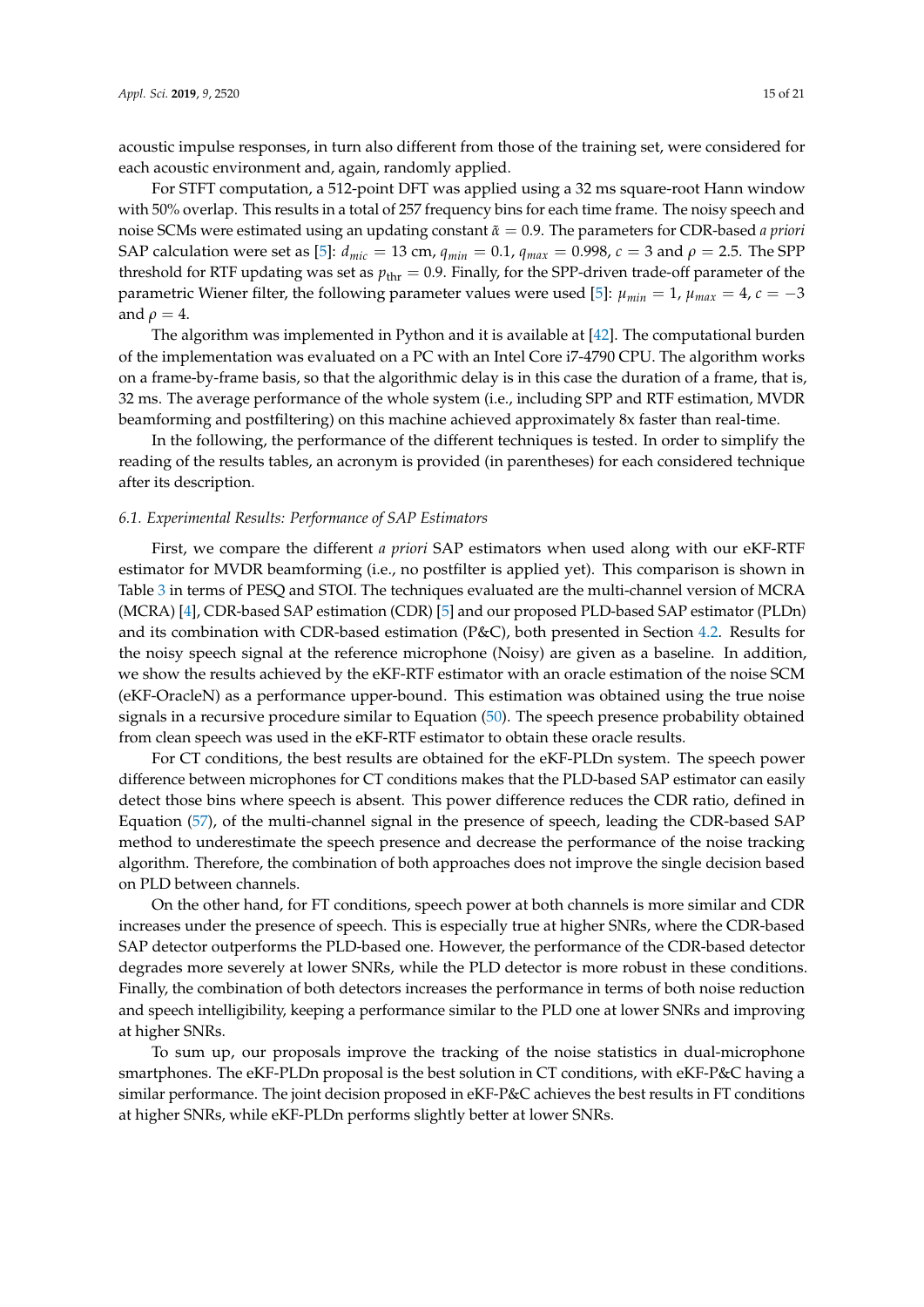<span id="page-15-0"></span>**Table 3.** Perceptual Evaluation Speech Quality (PESQ) and Short-Time Objective Intelligibility (STOI) results for different speech absence probability (SAP) estimators when combined with speech presence probability (SPP)-based extended Kalman filter - relative transfer function (eKF-RTF) estimation for Minimum Variance Distortionless Response (MDVR) beamforming. Results are broken down by both signal-to-noise ratio (SNR) and device placement.

|           |              |      |      |      | <b>PESO</b> |          |      | STOI(%)    |       |       |       |          |       |  |
|-----------|--------------|------|------|------|-------------|----------|------|------------|-------|-------|-------|----------|-------|--|
| Place.    | Method       |      |      |      | $SNR$ (dB)  |          |      | $SNR$ (dB) |       |       |       |          |       |  |
|           |              | 20   | 15   | 10   | 5           | $\bf{0}$ | $-5$ | 20         | 15    | 10    | 5     | $\bf{0}$ | $-5$  |  |
|           | <b>Noisy</b> | 2.26 | 1.80 | 1.46 | 1.23        | 1.11     | 1.07 | 95.36      | 91.01 | 83.82 | 74.05 | 62.48    | 51.46 |  |
|           | eKF-MCRA     | 2.28 | 1.84 | 1.49 | 1.26        | 1.13     | 1.08 | 95.58      | 91.91 | 85.37 | 75.57 | 63.65    | 52.20 |  |
| <b>CT</b> | eKF-CDR      | 2.42 | 2.00 | 1.63 | 1.35        | 1.18     | 1.12 | 93.37      | 89.66 | 83.13 | 73.80 | 62.11    | 50.90 |  |
|           | eKF-PLDn     | 2.60 | 2.09 | 1.67 | 1.38        | 1.20     | 1.11 | 96.99      | 93.77 | 87.96 | 79.12 | 67.56    | 55.61 |  |
|           | eKF-P&C      | 2.59 | 2.07 | 1.66 | 1.37        | 1.19     | 1.11 | 96.90      | 93.59 | 87.60 | 78.56 | 66.85    | 54.84 |  |
|           | eKF-OracleN  | 2.76 | 2.21 | 1.76 | 1.44        | 1.23     | 1.12 | 97.76      | 95.18 | 90.26 | 82.35 | 71.43    | 59.49 |  |
|           | <b>Noisy</b> | 2.38 | 1.89 | 1.51 | 1.26        | 1.11     | 1.07 | 94.65      | 89.91 | 82.52 | 72.69 | 61.09    | 50.09 |  |
|           | eKF-MCRA     | 2.35 | 1.90 | 1.52 | 1.27        | 1.13     | 1.07 | 94.47      | 90.48 | 83.71 | 73.65 | 61.11    | 49.69 |  |
|           | eKF-CDR      | 2.57 | 2.08 | 1.66 | 1.36        | 1.16     | 1.08 | 94.80      | 90.79 | 83.77 | 73.75 | 61.24    | 49.41 |  |
| FT        | eKF-PLDn     | 2.43 | 2.03 | 1.65 | 1.37        | 1.19     | 1.10 | 92.62      | 89.34 | 83.41 | 74.64 | 63.46    | 52.20 |  |
|           | $e$ KF-P&C   | 2.65 | 2.11 | 1.67 | 1.37        | 1.18     | 1.09 | 95.78      | 91.96 | 85.45 | 76.01 | 64.01    | 52.03 |  |
|           | eKF-OracleN  | 2.99 | 2.41 | 1.88 | 1.51        | 1.26     | 1.13 | 97.25      | 94.68 | 89.88 | 82.29 | 71.64    | 59.85 |  |

# *6.2. Experimental Results: Performance of RTF Estimators*

In this subsection, we compare our eKF-RTF estimator with the well-known eigenvalue decomposition (EVD) [\[11\]](#page-19-1) and covariance whitening (CW) [\[9\]](#page-18-8) sub-space methods for RTF estimation. The results are shown in Table [4.](#page-15-1) In addition, we show the results obtained with an oracle estimation of the RTF (OracleC) as a performance upper-bound. This oracle RTF was obtained from the clean speech signals using Equation [\(3\)](#page-3-2) for time-frequency bins where speech presence was detected (using the speech presence probability obtained from clean speech), while the RTF of the previous frame was reused for the remaining ones. The evaluation is carried out in terms of speech distortion (SD) and the speech intelligibility metric STOI. We evaluate SD instead of PESQ because here we are only interested in the distortion introduced over the reference clean speech due to RTF estimation errors when using a distortionless beamformer.

| Place.    |                                                        |                              |                              |                              | SD(%)                        |                              |                                | STOI(%)                          |                                  |                                  |                                  |                                  |                                  |
|-----------|--------------------------------------------------------|------------------------------|------------------------------|------------------------------|------------------------------|------------------------------|--------------------------------|----------------------------------|----------------------------------|----------------------------------|----------------------------------|----------------------------------|----------------------------------|
|           | Method                                                 |                              |                              |                              | $SNR$ (dB)                   |                              |                                | $SNR$ (dB)                       |                                  |                                  |                                  |                                  |                                  |
|           |                                                        | 20                           | 15                           | 10                           | 5                            | 0                            | $-5$                           | 20                               | 15                               | 10                               | 5                                | $\bf{0}$                         | $-5$                             |
| <b>CT</b> | EVD-PLDn<br>$CW-PI.Dn$<br>eKF-PLDn<br>$OracleC-PLDn$   | 0.52<br>0.52<br>0.52<br>0.07 | 0.66<br>0.63<br>0.58<br>0.11 | 0.98<br>0.92<br>0.72<br>0.16 | 1.53<br>1.41<br>0.90<br>0.22 | 2.46<br>2.27<br>1.16<br>0.28 | 3.64<br>3.43<br>1.44<br>0.34   | 96.96<br>97.00<br>96.99<br>97.33 | 93.72<br>93.77<br>93.77<br>94.32 | 87.76<br>87.87<br>87.96<br>88.72 | 78.70<br>78.89<br>79.12<br>80.05 | 66.89<br>67.10<br>67.56<br>68.57 | 54.88<br>55.08<br>55.61<br>56.60 |
| FT        | $EVD-P&C$<br>$CW-P\&C$<br>$e$ KF-P&C<br>$OracleC-P\&C$ | 3.64<br>3.96<br>2.09<br>0.24 | 3.56<br>3.79<br>2.63<br>0.45 | 4.03<br>4.19<br>3.32<br>0.81 | 5.12<br>5.22<br>4.23<br>1.26 | 7.11<br>7.15<br>5.57<br>1.82 | 10.04<br>10.01<br>7.49<br>2.43 | 95.56<br>95.54<br>95.78<br>97.05 | 91.84<br>91.88<br>91.96<br>93.89 | 85.38<br>85.46<br>85.45<br>88.23 | 75.80<br>75.94<br>76.01<br>79.66 | 63.69<br>63.85<br>64.01<br>68.18 | 51.69<br>51.78<br>52.03<br>56.17 |

<span id="page-15-1"></span>**Table 4.** Speech distortion (SD) and STOI results for different RTF estimators when used for MVDR beamforming. Results are broken down by both SNR and device placement.

The comparison is performed using the best SAP estimator obtained for each device placement according to Table [3](#page-15-0) (eKF-PLDn for CT and eKF-P&C for FT). A similar improvement due to our proposed SAP estimators, as the one observed in Table [3](#page-15-0) for the eKF-RTF estimator, is expected for the other RTF estimators (due to the fact that these estimators would also take advantage of more accurate estimates of the noise SCM). We compare the RTF estimators using only one SAP estimator in order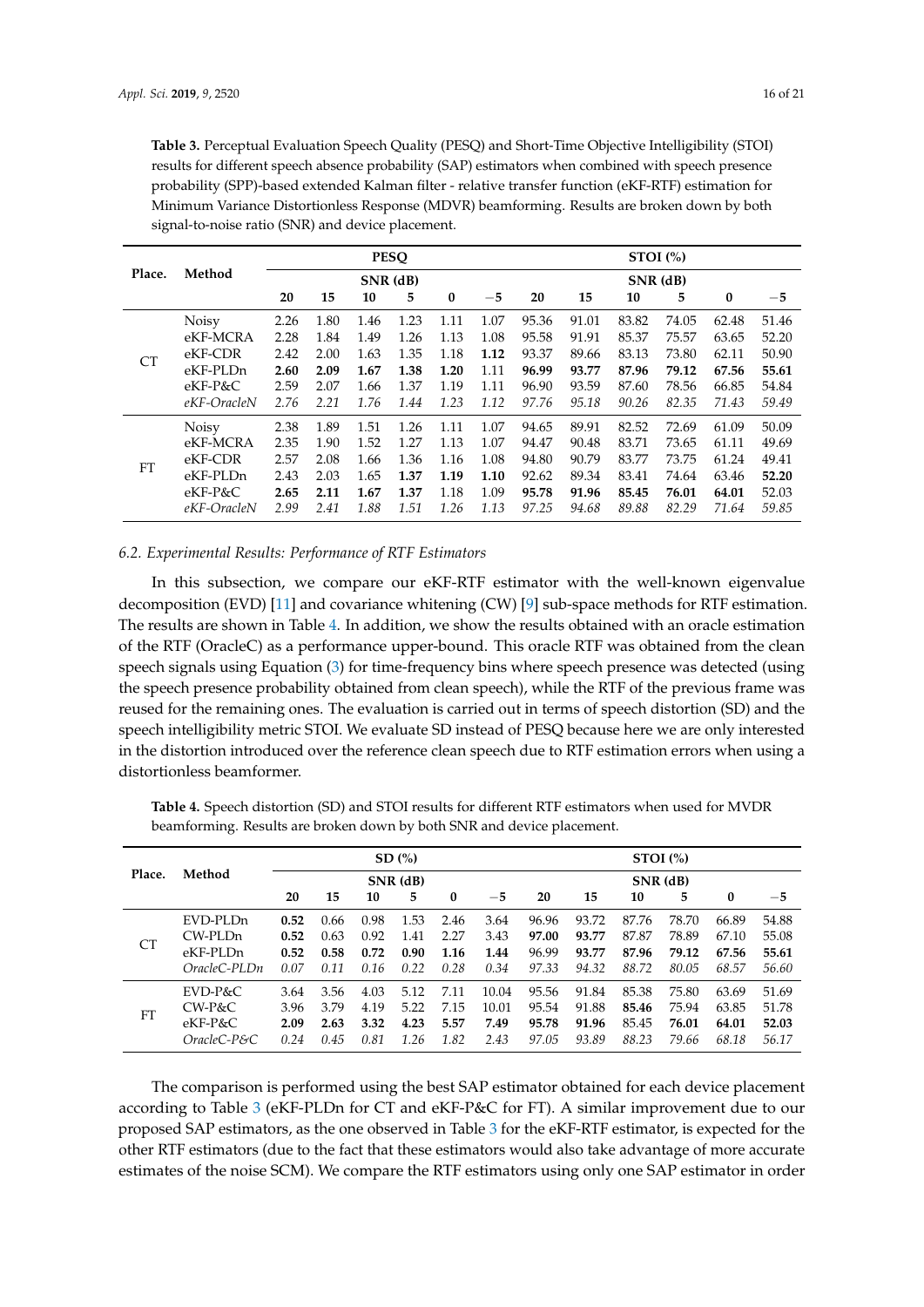to narrow the number of possible system combinations. For a fair comparison, we use the same RTF initialization and the same updating scheme based on SPP for the different systems.

From Table [4,](#page-15-1) we can see that our eKF proposal obtains slightly better results in terms of STOI and much lower speech distortion than the other approaches, particularly in FT conditions. As we previously analyzed in a former study [\[15\]](#page-19-5), the distortionless property of MVDR involves none or very low speech distortion if an accurate estimate of the RTF is available. Therefore, we can conclude that our estimator tracks better the RTF variability than the other approaches. This is more noticeable in FT conditions, where the reverberation level increases and the secondary microphone captures similar power to the reference one, thereby making the RTF more variable and its tracking more challenging.

Furthermore, Table [5](#page-16-0) shows the SD results for the different approaches grouped by reverberant environment (averaging by noise environment and SNR level). The oracle results for each reverberant environment are also shown, as they give an upper-bound reference of the performance of the different approaches. This can be useful when different reverberant environments are compared, as some of them include more challenging noise environments (e.g., cafe in low reverberation). It can be observed that the increase of the reverberation level makes the RTF estimation more difficult. The performance of the different algorithms degrades with the reverberation level, as the variations of the RTF are harder to track, although our proposal is more robust against reverberant environments than sub-space approaches.

<span id="page-16-0"></span>**Table 5.** SD results for different RTF estimators when used for MVDR beamforming. Results are broken down by both reverberation environment and device placement. The noise environments are grouped in terms of the reverberant environment as in Table [1:](#page-13-0) A (Car, Street, Pedestrian street), B (Bus, Cafe), C (Bus station, Babble) and D (Mall).

|                 |                | SD(%)       |      |      |      |  |  |  |  |
|-----------------|----------------|-------------|------|------|------|--|--|--|--|
| Place.          | Method         | Environment |      |      |      |  |  |  |  |
|                 |                | A           | в    | C    | D    |  |  |  |  |
| CT <sup>-</sup> | EVD-PLDn       | 1.16        | 1.97 | 1.73 | 2.17 |  |  |  |  |
|                 | CW-PLDn        | 1.08        | 1.87 | 1.59 | 2.08 |  |  |  |  |
|                 | eKF-PLDn       | 0.59        | 1.24 | 0.87 | 1.09 |  |  |  |  |
|                 | $OracleC-PLDn$ | 0.03        | 0.39 | 0.17 | 0.36 |  |  |  |  |
| FT              | EVD-P&C        | 3.62        | 7.29 | 5.54 | 8.13 |  |  |  |  |
|                 | $CW-P\&C$      | 3.62        | 7.78 | 5.55 | 8.26 |  |  |  |  |
|                 | eKF-P&C        | 2.92        | 5.12 | 4.32 | 6.13 |  |  |  |  |
|                 | OracleC-P&C    | 0.45        | 1.80 | 1.06 | 2.30 |  |  |  |  |

#### *6.3. Experimental Results: Performance of Single-Channel Clean Speech PSD Estimators*

Next, we evaluate different clean speech PSD estimators when combined with Wiener postfiltering (Equation [\(64\)](#page-10-1)) applied to the MVDR beamformer output. Table [6](#page-17-0) shows a comparison between the estimator based on the power difference (WF-Ps) of Equation [\(74\)](#page-12-2), the one based on the distortionless constraint of MVDR (WF-Ms) of Equation [\(75\)](#page-12-1) and a standalone MVDR beamformer (i.e., with no postfiltering) as a reference, all of them with the best SAP configurations determined above. This comparison is done in terms of speech quality and intelligibility.

Results show that WF-Ms performs better than WF-Ps, obtaining slightly better results in CT conditions and clearly outperforming it in FT conditions. The WF-Ms estimation does not make any assumptions about the noise power similarity between microphones as the other approach does. This makes the WF-Ms estimation procedure, which also exploits the cross-correlation elements of the noisy speech and noise SCMs, more robust. Moreover, the power difference assumption is no longer valid in FT conditions, leading the WF-Ps approach to degrade the performance in this scenario, particularly at higher SNRs.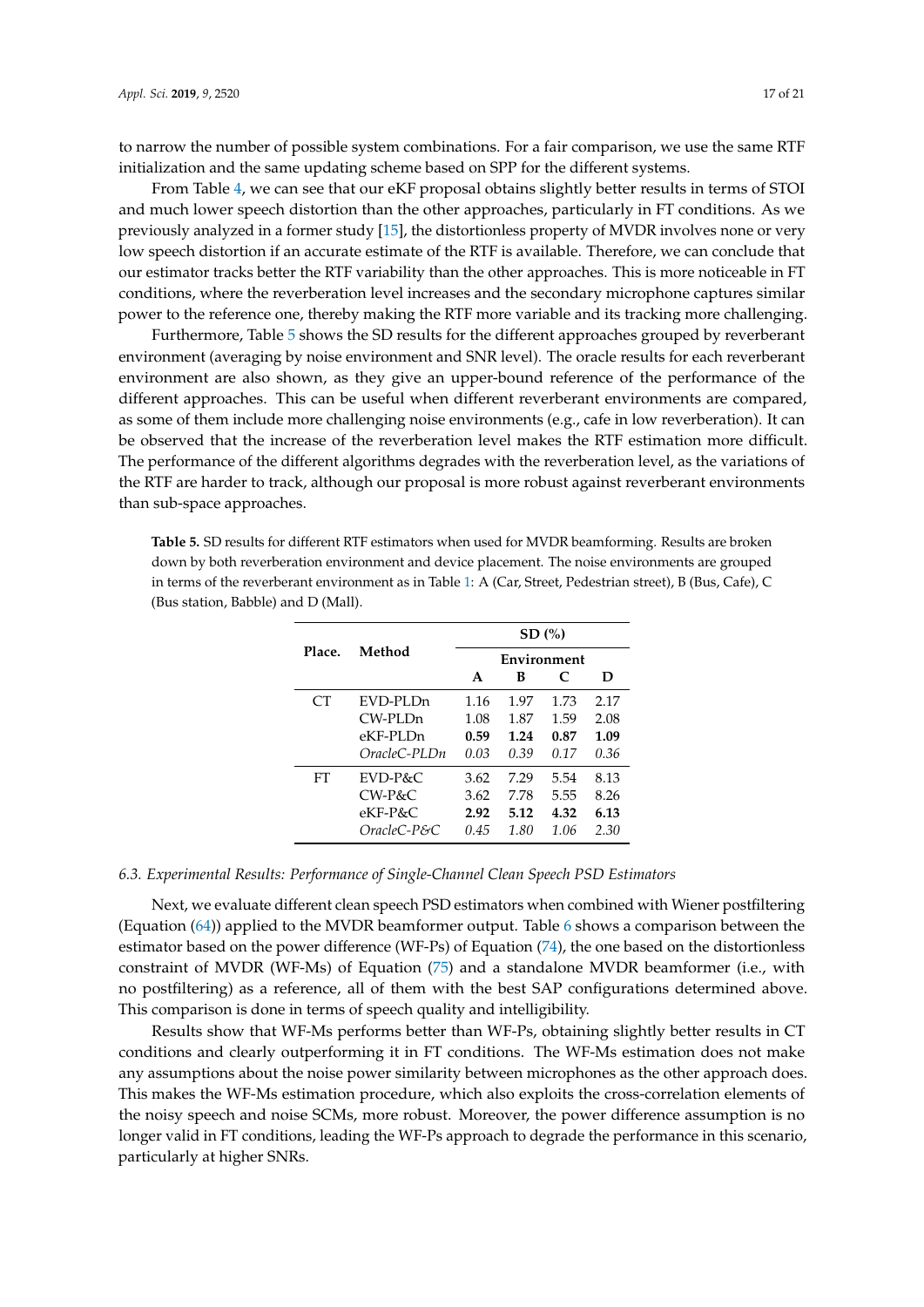|           |                                              | <b>PESO</b>          |                      |                      |                      |                      |                      |                         | STOI(%)                 |                         |                         |                         |                         |  |
|-----------|----------------------------------------------|----------------------|----------------------|----------------------|----------------------|----------------------|----------------------|-------------------------|-------------------------|-------------------------|-------------------------|-------------------------|-------------------------|--|
| Place.    | Method                                       |                      |                      |                      | $SNR$ (dB)           |                      |                      | $SNR$ (dB)              |                         |                         |                         |                         |                         |  |
|           |                                              | 20                   | 15                   | 10                   | 5                    | 0                    | $-5$                 | 20                      | 15                      | 10                      | 5                       | $\mathbf{0}$            | $-5$                    |  |
| <b>CT</b> | eKF-PLDn<br>WF-Ps-eKF-PLDn<br>WF-Ms-eKF-PLDn | 2.60<br>2.79<br>2.81 | 2.09<br>2.32<br>2.34 | 1.67<br>1.91<br>1.95 | 1.38<br>1.56<br>1.62 | 1.20<br>1.31<br>1.36 | 1.11<br>1.16<br>1.20 | 96.99<br>97.17<br>97.18 | 93.77<br>94.18<br>94.20 | 87.96<br>88.66<br>88.72 | 79.12<br>80.02<br>80.11 | 67.56<br>67.95<br>67.97 | 55.61<br>54.88<br>54.51 |  |
| FT        | eKF-P&C<br>WF-Ps-eKF-P&C<br>WF-Ms-eKF-P&C    | 2.65<br>2.59<br>2.95 | 2.11<br>2.22<br>2.45 | 1.67<br>1.85<br>1.99 | 1.37<br>1.54<br>1.64 | 1.18<br>1.31<br>1.36 | 1.09<br>1.17<br>1.21 | 95.78<br>92.59<br>96.10 | 91.96<br>89.56<br>92.64 | 85.45<br>83.75<br>86.51 | 76.01<br>74.60<br>76.91 | 64.01<br>62.70<br>64.20 | 52.03<br>50.25<br>50.80 |  |

<span id="page-17-0"></span>**Table 6.** PESQ and STOI results for different clean speech power spectral density (PSD) estimators when combined with Wiener postfiltering applied to the MVDR beamformer output. Results are broken down by SNR and device placement.

### *6.4. Experimental Results: Performance of Postfiltering Approaches*

Finally, in Table [7](#page-17-1) we compare the pWF and OMLSA postfilters with a basic WF postfilter and two other related state-of-the-art dual-channel speech enhancement algorithms intended for smartphones: the PLD-based single-channel WF filter of Reference [\[17\]](#page-19-7) (PLDwf) and the SPP- and coherence-based single-channel WF filter of Reference [\[18\]](#page-19-8) (SPPCwf) for CT and FT conditions, respectively. The MVDR-based clean speech PSD estimator (Ms) is used for the different proposed postfilters (WF, pWF and OMLSA). The comparison is done in terms of PESQ and STOI metrics.

<span id="page-17-1"></span>**Table 7.** PESQ and STOI results for different postfilters applied to the MVDR beamformer output and for other related state-of-the-art approaches. Results are broken down by SNR and device placement.

|           |                                                                       | <b>PESO</b>                  |                              |                              |                              |                              |                              |                                  | STOI(%)                          |                                  |                                  |                                  |                                  |  |  |
|-----------|-----------------------------------------------------------------------|------------------------------|------------------------------|------------------------------|------------------------------|------------------------------|------------------------------|----------------------------------|----------------------------------|----------------------------------|----------------------------------|----------------------------------|----------------------------------|--|--|
| Place.    | Method                                                                | SNR (dB)                     |                              |                              |                              |                              |                              |                                  | $SNR$ (dB)                       |                                  |                                  |                                  |                                  |  |  |
|           |                                                                       | 20                           | 15                           | 10                           | 5                            | 0                            | $-5$                         | 20                               | 15                               | 10                               | 5                                | $\bf{0}$                         | $-5$                             |  |  |
| <b>CT</b> | PLDwf<br>WF-Ms-eKF-PLDn<br>pWF-Ms-eKF-PLDn<br>OMLSA-Ms-eKF-PLDn       | 2.81<br>2.81<br>2.86<br>2.96 | 2.38<br>2.34<br>2.40<br>2.49 | 1.98<br>1.95<br>2.00<br>2.06 | 1.64<br>1.62<br>1.64<br>1.68 | 1.36<br>1.36<br>1.37<br>1.40 | 1.20<br>1.20<br>1.20<br>1.23 | 95.94<br>97.18<br>97.24<br>97.25 | 92.21<br>94.20<br>94.35<br>94.45 | 85.70<br>88.72<br>89.00<br>89.24 | 76.11<br>80.11<br>80.53<br>80.86 | 63.53<br>67.97<br>68.41<br>68.72 | 50.42<br>54.51<br>54.54<br>55.11 |  |  |
| FT        | <b>SPPC</b> wf<br>WF-Ms-eKF-P&C<br>pWF-Ms-eKF-P&C<br>OMLSA-Ms-eKF-P&C | 2.74<br>2.95<br>2.99<br>2.85 | 2.26<br>2.45<br>2.49<br>2.38 | 1.81<br>1.99<br>2.01<br>-94  | 1.48<br>1.64<br>1.63<br>1.60 | 1.25<br>1.36<br>1.36<br>1.35 | 1.12<br>1.21<br>1.21<br>1.20 | 94.43<br>96.10<br>96.12<br>95.98 | 90.26<br>92.64<br>92.73<br>92.64 | 83.27<br>86.51<br>86.68<br>86.63 | 73.28<br>76.91<br>77.08<br>77.03 | 61.16<br>64.20<br>64.18<br>64.13 | 49.34<br>50.80<br>50.36<br>50.54 |  |  |

For CT conditions, both pWF and OMLSA outperform the WF and PLDwf approaches, with OMLSA achieving the best results in noise reduction performance and speech intelligibility. PLDwf achieves more noise reduction (better PESQ) than our WF due to the fact that the former introduces an overestimation of the noise. Such an overestimation also means more speech distortion, so the speech intelligibility is lower compared to our WF approach. The use of SPP information in our postfilters allows for larger noise reduction in frequency bins where speech is absent without additional speech distortion. The availability of accurate SPPs in CT conditions makes OMLSA the best approach in this case, as the LSA estimator performs better than the WF when bins where speech is present are clearly differentiated from those where speech is absent.

On the other hand, the SPPs obtained in FT conditions are less accurate for the postfiltering task, thereby degrading the performance of the OMLSA estimator. Nevertheless, this SPP information is still useful for the pWF, which, in general, outperforms the basic WF, especially at higher SNRs. Moreover, both WF and pWF outperform SPPCwf in terms of noise reduction and speech intelligibility. In summary, the availability of accurate RTF and SPP estimates, as those provided by our proposal, clearly helps to improve the performance of postfiltering in FT mode.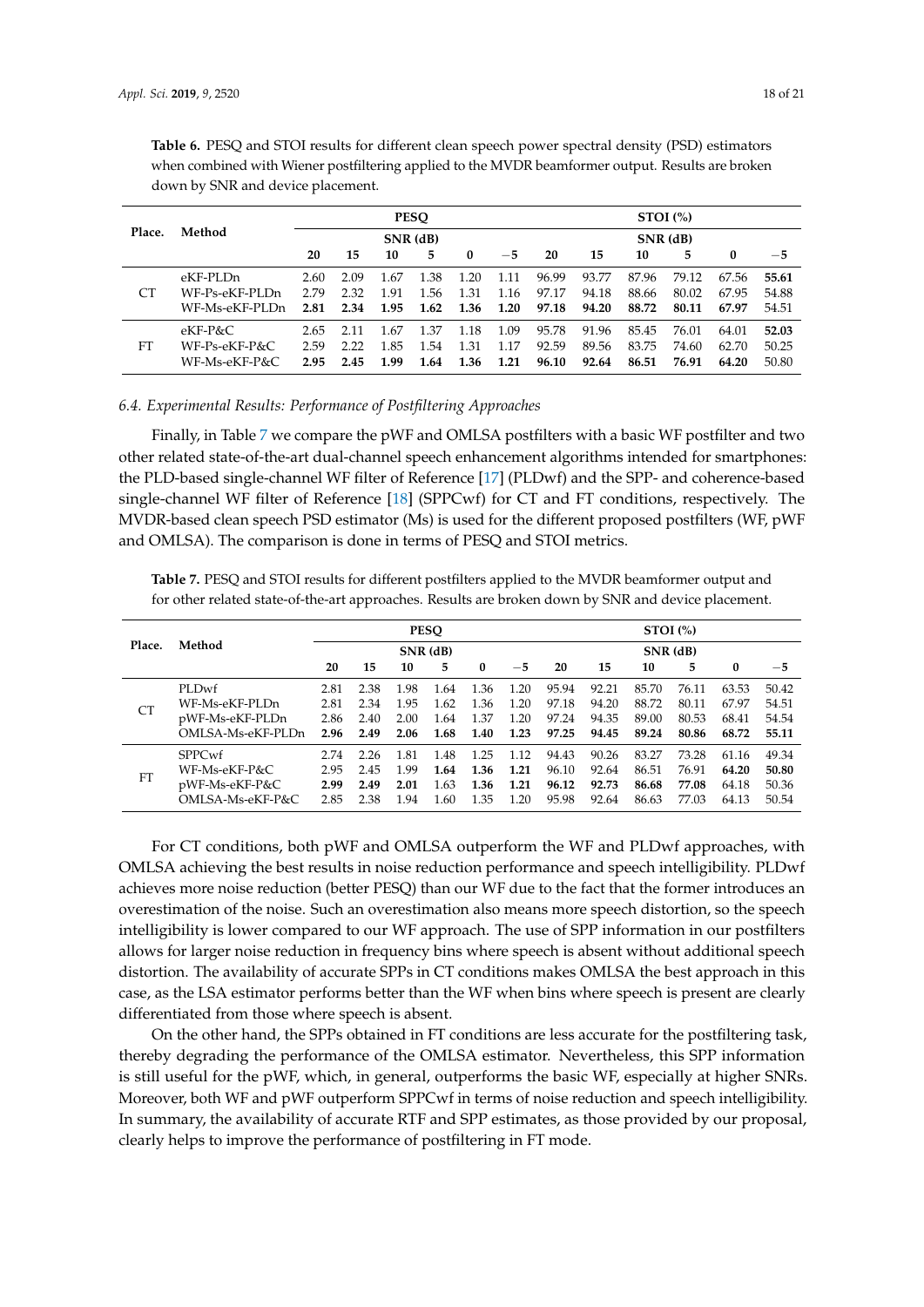# <span id="page-18-9"></span>**7. Conclusions**

In this paper we have proposed a dual-channel speech enhancement algorithm intended for dual-microphone smartphones. Our proposal brings the use of a novel speech presence probability calculation method for the estimation of noise statistics needed by our extended Kalman filter RTF estimator, allowing for online processing of the noisy speech signal. The noise and acoustic channel information is used for speech enhancement through MVDR beamforming. To improve the noise reduction performance with low speech distortion, we also proposed several postfiltering techniques which make use of both single-channel statistics estimated at the beamformer output and information about speech presence. Moreover, our system can take advantage of information about the user position in relation to the smartphone (available through the smartphone's sensors). The experimental results indicate that our proposal achieves more accurate estimates of RTFs and SPPs than other related state-of-the-art algorithms, which yields low speech distortion and better speech quality and intelligibility. Furthermore, the proposed postfilters improve the noise reduction performance compared to other algorithms specifically intended for dual-microphone smartphones without degrading the speech intelligibility.

Regarding future work, we think that the large margin of improvement revealed by the oracle results, with respect to the estimation of the noise statistics and the acoustic channel, is a boost to this research. In particular, we will generalize our extended Kalman filter framework to general multi-microphone devices and also investigate the estimation of the speech presence probability and the development of postfiltering techniques for multi-channel speech enhancement.

**Author Contributions:** Conceptualization, J.M.M.-D., A.M.P. and I.L.-E.; Methodology, J.M.M.-D. and A.M.P.; Software, J.M.M.-D.; Validation, J.M.M.-D., A.M.P. and A.G.; Formal analysis, J.M.M.-D., A.M.P. and I.L.-E.; Investigation, J.M.M.-D. and A.M.P.; Resources, A.G.; Data curation, J.M.M.-D. and A.G.; Writing—original draft preparation, J.M.M.-D.; Writing—review and editing, A.M.P., I.L.-E. and A.G.; Visualization, J.M.M.-D.; Supervision, A.M.P. and A.G.; Project administration, A.M.P. and A.G.; Funding acquisition, A.G.

**Funding:** This research was funded by the Spanish MINECO/FEDER Project TEC2016-80141-P and the Spanish Ministry of Education through the National Program FPU under Grant FPU15/04161.

**Conflicts of Interest:** The authors declare no conflict of interest.

# **References**

- <span id="page-18-0"></span>1. Parchami, M.; Zhu, W.P.; Champagne, B.; Plourde, E. Recent developments in speech enhancement in the short-time Fourier transform domain. *IEEE Circuits Syst. Mag.* **2016**, *16*, 45–77. [\[CrossRef\]](http://dx.doi.org/10.1109/MCAS.2016.2583681)
- <span id="page-18-1"></span>2. Benesty, J.; Chen, J.; Huang, Y. *Microphone Array Signal Processing*; Springer: Berlin, Germany, 2008; Volume 1.
- <span id="page-18-2"></span>3. Kumatani, K.; McDonough, J.; Raj, B. Microphone array processing for distant speech recognition: From close-talking microphones to far-field sensors. *IEEE Signal Process. Mag.* **2012**, *29*, 127–140. [\[CrossRef\]](http://dx.doi.org/10.1109/MSP.2012.2205285)
- <span id="page-18-3"></span>4. Souden, M.; Benesty, J.; Affes, S.; Chen, J. An Integrated Solution for Online Multichannel Noise Tracking and Reduction. *IEEE Trans. Audio Speech Lang. Process.* **2011**, *19*, 2159–2169. [\[CrossRef\]](http://dx.doi.org/10.1109/TASL.2011.2118205)
- <span id="page-18-4"></span>5. Taseska, M.; Habets, E. Nonstationary noise PSD matrix estimation for multichannel blind speech extraction. *IEEE/ACM Trans. Audio Speech Lang. Process.* **2017**, *25*, 2223–2236.
- <span id="page-18-5"></span>6. Gannot, S.; Vincent, E.; Markovich-Golan, S.; Ozerov, A. A Consolidated Perspective on Multimicrophone Speech Enhancement and Source Separation. *IEEE/ACM Trans. Audio Speech Lang. Process.* **2017**, *25*, 692–730. [\[CrossRef\]](http://dx.doi.org/10.1109/TASLP.2016.2647702)
- <span id="page-18-6"></span>7. Cohen, I. Relative transfer function identification using speech signals. *IEEE Trans. Speech Audio Process.* **2004**, *12*, 451–459. [\[CrossRef\]](http://dx.doi.org/10.1109/TSA.2004.832975)
- <span id="page-18-7"></span>8. Markovich, S.; Gannot, S.; Cohen, I. Multichannel eigenspace beamforming in a reverberant noisy environment with multiple interfering speech signals. *IEEE Trans. Audio Speech Lang. Process.* **2009**, *17*, 1071–1086. [\[CrossRef\]](http://dx.doi.org/10.1109/TASL.2009.2016395)
- <span id="page-18-8"></span>9. Markovich-Golan, S.; Gannot, S. Performance analysis of the covariance subtraction method for relative transfer function estimation and comparison to the covariance whitening method. In Proceedings of the 2015 IEEE International Conference on Acoustics, Speech and Signal Processing (ICASSP), Brisbane, QLD, Australia, 19–24 April 2015; pp. 544–548.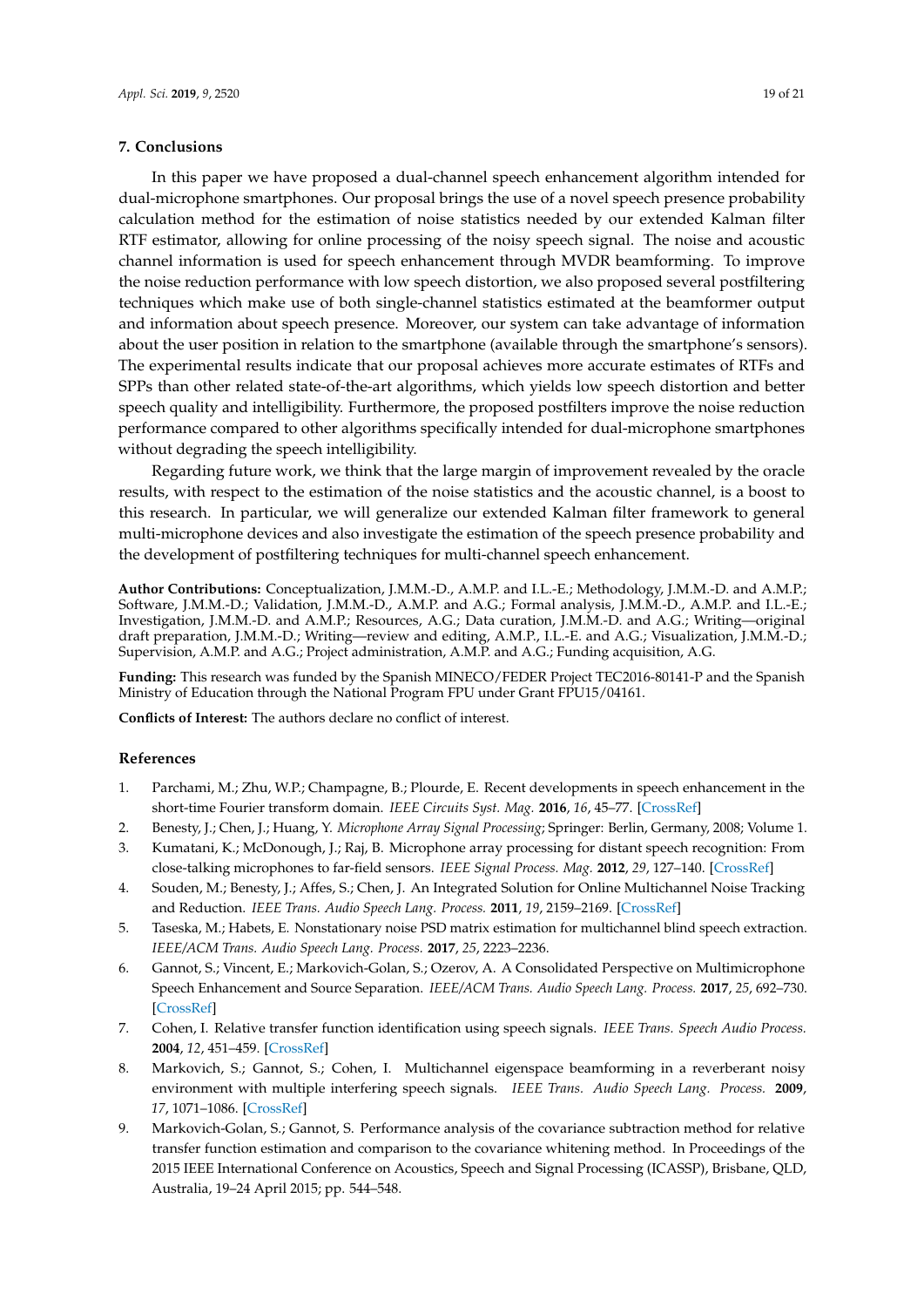- <span id="page-19-0"></span>10. Serizel, R.; Moonen, M.; Van Dijk, B.; Wouters, J. Low-rank approximation based multichannel Wiener filter algorithms for noise reduction with application in cochlear implants. *IEEE Trans. Audio Speech Lang. Process.* **2014**, *22*, 785–799. [\[CrossRef\]](http://dx.doi.org/10.1109/TASLP.2014.2304240)
- <span id="page-19-1"></span>11. Varzandeh, R.; Taseska, M.; Habets, E.A.P. An iterative multichannel subspace-based covariance subtraction method for relative transfer function estimation. In Proceedings of the 2017 Hands-Free Speech Communications and Microphone Arrays (HSCMA), San Francisco, CA, USA, 1–3 March 2017; pp. 11–15.
- <span id="page-19-2"></span>12. Koldovský, Z.; Malek, J.; Gannot, S. Spatial source subtraction based on incomplete measurements of relative transfer function. *IEEE/ACM Trans. Audio Speech Lang. Process.* **2015**, *23*, 1335–1347. [\[CrossRef\]](http://dx.doi.org/10.1109/TASLP.2015.2425213)
- <span id="page-19-3"></span>13. Schmid, D.; Malik, S.; Enzner, G. An expectation-maximization algorithm for multichannel adaptive speech dereverberation in the frequency-domain. In Proceedings of the 2012 IEEE International Conference on Acoustics, Speech and Signal Processing (ICASSP), Kyoto, Japan, 25–30 March 2012; pp. 17–20.
- <span id="page-19-4"></span>14. Schwartz, B.; Gannot, S.; Habets, E.A.P. Online Speech Dereverberation Using Kalman Filter and EM Algorithm. *IEEE/ACM Trans. Audio Speech Lang. Process.* **2015**, *23*, 394–406. [\[CrossRef\]](http://dx.doi.org/10.1109/TASLP.2014.2372342)
- <span id="page-19-5"></span>15. Martín-Doñas, J.M.; López-Espejo, I.; Gomez, A.M.; Peinado, A.M. An Extended Kalman Filter for RTF Estimation in Dual-Microphone Smartphones. In Proceedings of the 2018 26th European Signal Processing Conference (EUSIPCO), Rome, Italy, 3–7 September 2018; pp. 2488–2492.
- <span id="page-19-6"></span>16. Tashev, I.; Mihov, S.; Gleghorn, T.; Acero, A. Sound capture system and spatial filter for small devices. In Proceedings of the Interspeech, Brisbane, Australia, 22–26 September 2008; pp. 435–438.
- <span id="page-19-7"></span>17. Jeub, M.; Herglotz, C.; Nelke, C.; Beaugeant, C.; Vary, P. Noise reduction for dual-microphone mobile phones exploiting power level differences. In Proceedings of the 2012 IEEE International Conference on Acoustics, Speech and Signal Processing (ICASSP), Kyoto, Japan, 25–30 March 2012; pp. 1693–1696.
- <span id="page-19-8"></span>18. Nelke, C.M.; Beaugeant, C.; Vary, P. Dual microphone noise PSD estimation for mobile phones in hands-free position exploiting the coherence and speech presence probability. In Proceedings of the 2013 IEEE International Conference on Acoustics, Speech and Signal Processing, Vancouver, BC, Canada, 26–31 May 2013; pp. 7279–7283.
- <span id="page-19-9"></span>19. Jin, W.; Taghizadeh, M.J.; Chen, K.; Xiao, W. Multi-channel noise reduction for hands-free voice communication on mobile phones. In Proceedings of the 2017 IEEE International Conference on Acoustics, Speech and Signal Processing (ICASSP), New Orleans, LA, USA, 5–9 March 2017; pp. 506–510.
- <span id="page-19-10"></span>20. Zelinski, R. A microphone array with adaptive post-filtering for noise reduction in reverberant rooms. In Proceedings of the ICASSP-88., International Conference on Acoustics, Speech, and Signal Processing, New York, NY, USA, 11–14 April 1988; pp. 2578–2581.
- 21. Marro, C.; Mahieux, Y.; Simmer, K.U. Analysis of noise reduction and dereverberation techniques based on microphone arrays with postfiltering. *IEEE Trans. Speech Audio Process.* **1998**, *6*, 240–259. [\[CrossRef\]](http://dx.doi.org/10.1109/89.668818)
- <span id="page-19-11"></span>22. McCowan, I.A.; Bourlard, H. Microphone Array Post-Filter Based on Noise Field Coherence. *IEEE Trans. Speech Audio Process.* **2003**, *11*, 709–716. [\[CrossRef\]](http://dx.doi.org/10.1109/TSA.2003.818212)
- <span id="page-19-12"></span>23. Lefkimmiatis, S.; Maragos, P. A generalized estimation approach for linear and nonlinear microphone array post-filters. *Speech Commun.* **2007**, *49*, 657–666. [\[CrossRef\]](http://dx.doi.org/10.1016/j.specom.2007.02.004)
- <span id="page-19-13"></span>24. Gannot, S.; Cohen, I. Speech enhancement based on the general transfer function GSC and postfiltering. *IEEE Trans. Speech Audio Process.* **2004**, *12*, 561–571. [\[CrossRef\]](http://dx.doi.org/10.1109/TSA.2004.834599)
- <span id="page-19-14"></span>25. Habets, E.; Gannot, S.; Cohen, I. Dual-microphone speech dereverberation in a noisy environment. In Proceedings of the 2006 IEEE International Symposium on Signal Processing and Information Technology, Vancouver, BC, Canada, 27–30 August 2006; pp. 651–655.
- <span id="page-19-15"></span>26. Zheng, C.; Liu, H.; Peng, R.; Li, X. A statistical analysis of two-channel post-filter estimators in isotropic noise fields. *IEEE Trans. Audio Speech Lang. Process.* **2013**, *21*, 336–342. [\[CrossRef\]](http://dx.doi.org/10.1109/TASL.2012.2229981)
- <span id="page-19-16"></span>27. Martín-Doñas, J.M.; López-Espejo, I.; Gomez, A.M.; Peinado, A.M. A postfiltering approach for dual-microphone smartphones. In Proceedings of the IberSpeech, Barcelona, Spain, 21–23 November 2018; pp. 142–146.
- <span id="page-19-17"></span>28. Esch, T.; Vary, P. Efficient musical noise suppression for speech enhancement systems. In Proceedings of the 2009 IEEE International Conference on Acoustics, Speech and Signal Processing, Taipei, Taiwan, 19–24 April 2009; pp. 4409–4412.
- <span id="page-19-18"></span>29. Julier, S.; Uhlmann, J. A new extension of the Kalman filter to nonlinear systems. In Proceedings of the SPIE, Orlando, FL, USA, 28 July 1997; pp. 182–193.